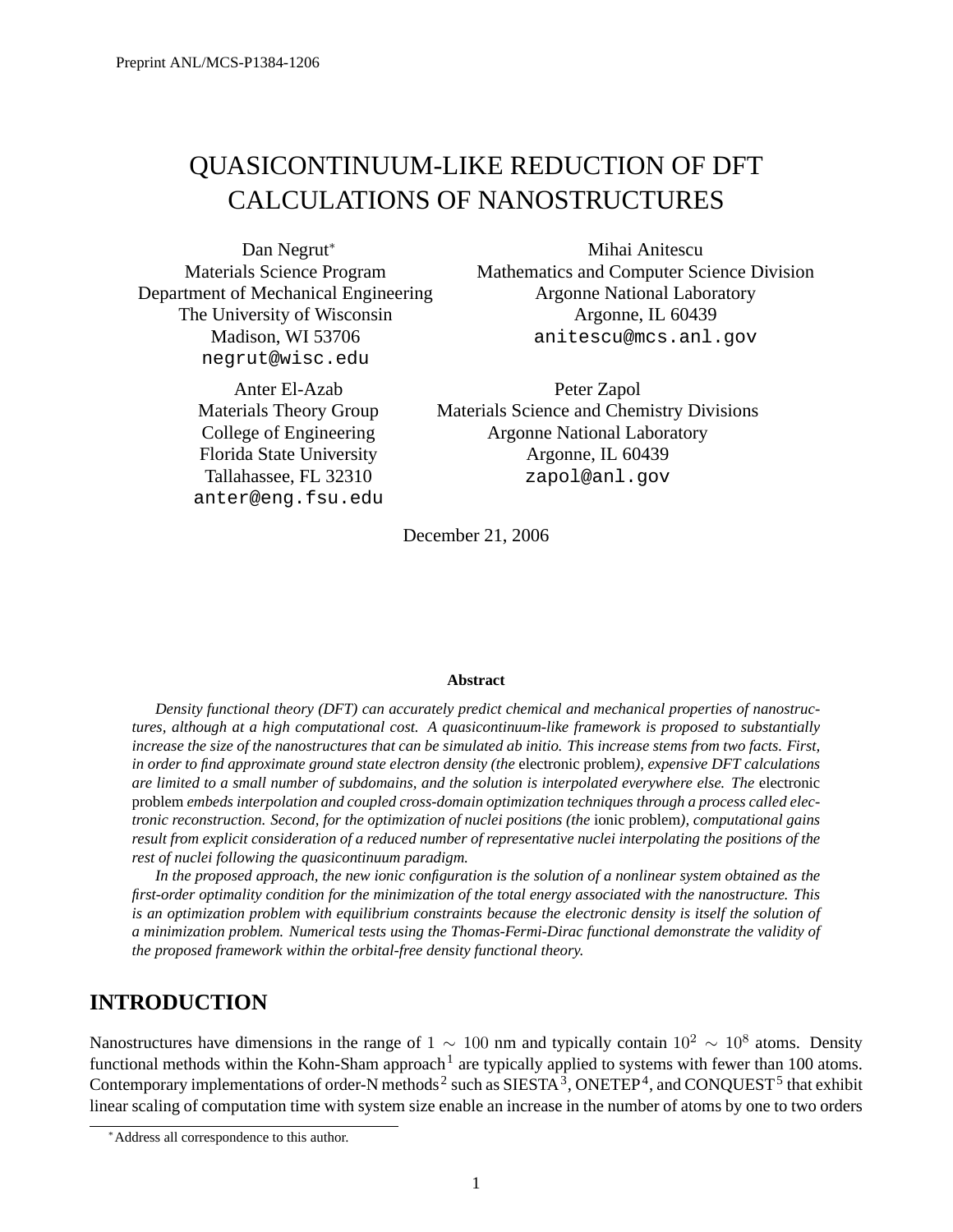of magnitude on massively parallel computers. Larger system sizes are accessible to classical interatomic potential methods but these methods cannot account for spin and charge relaxation and conjugation effects, which are important in modeling reactions, electronic excitation, and bond breaking processes. Therefore, new computational paradigms are needed that enable larger scale electronic structure calculations.

A combination of methods with different fidelity is often used to reduce computational effort if only local information is needed with high accuracy. An example of such an approach is the ONIOM method<sup>6</sup> for computations of chemical properties. However, such schemes have an inherent problem with conditions at the boundaries of different fidelity regions. Another approach to reduce computational effort, called the quasicontinuum method, is based on explicit treatment of only representative atoms and on interpolations for the rest. It has been successfully used in atomistic studies of mechanical properties with classical potentials and has been under development to include electronic-level calculations. This type of approach is particularly suitable for many nanostructures because large regions of the structures are perturbed relatively little as compared to periodic structures and, therefore, can be treated by using interpolation schemes.

The present work proposes a quasicontinuum-like technique that, by closing the spatial scale gap, renders electronic structure information at the nanoscale. The proposed methodology follows in the steps of the quasicontinuum approach discussed in  $7;8;9$  for mechanical analysis at the nanoscale. Specifically, this is an extension of the work in <sup>8;9</sup>, because, rather than considering a potential-based interatomic interaction that has a limited range of validity and is difficult to generalize to inhomogeneous materials, the methodology proposed uses *ab initio* methods to provide for particle interaction. At the same time it is a generalization of the method proposed in<sup>7</sup> because, rather than considering electron density within each mesh discretization element separately, the proposed method treats the electronic density distribution in all elements in a generic optimization framework.

Our approach does not rely on a strict periodicity assumption; it merely assumes that the material displays a nearly periodic structure in certain regions of the nanostructure. However, in order to bridge the gap between subatomic scale associated with the electron density and the nanoscale associated with the structures investigated, we have assumed that almost everywhere in the nanostructure the optimized structure results in only small deformations of periodic structure. This assumption is referred to as *near-periodicity*, because the nonperiodic part of the state variables is approximated as a macroscopic smoothly varying field. As explained later, the *near-periodicity* assumption enables the use of interpolation for electronic structure reconstruction.

Here we define the *small deformations* that are present in most of the material. The nanostructure is considered to have an initial reference configuration  $D^0 \subset \mathbb{R}^3$ . The structure undergoes a deformation described by a deformation mapping  $\Phi(\mathbf{r}^0,t)\in\mathbb{R}^3,$  which gives the location  $\mathbf r$  in the global Cartesian reference frame of each point  $\mathbf r^0$ represented in the undeformed material frame. As indicated, the mapping might depend on time  $t$ . The variable  $t$ does not necessarily represent the time contemporary with the structure under consideration. In a static simulation framework this variable might be an iteration index of an optimization algorithm that solves for the system ground state.

The components of the deformation gradient are introduced as

$$
F_{iJ} = \frac{\partial \Phi_i}{\partial r_J^0} \ ,
$$

where upper-case indices refer to the material frame, and lower-case indices to the Cartesian global frame. Thus,  $\mathbf{F} = \nabla_0 \Phi$ , where  $\nabla_0$  represents the material gradient operator. Using the repeated index summation rule, we express the deformation of an infinitesimal material neighborhood  $dr^0$  about a point  $r^0$  of  $D^0$  as

$$
\mathrm{d}r_i = F_{iJ} \, \mathrm{d}r_J^0 \ .
$$

If  $u = r - r_0$ , the concept of small distortion is equivalent to requiring that the spectral radius of  $\bar{F} = \nabla u$  be sufficiently small; that is,

$$
||\nabla_0 \mathbf{u}||_2 < \mathcal{K}
$$

is expected to hold almost everywhere in the domain  $D^0$ , for a suitable chosen value of K.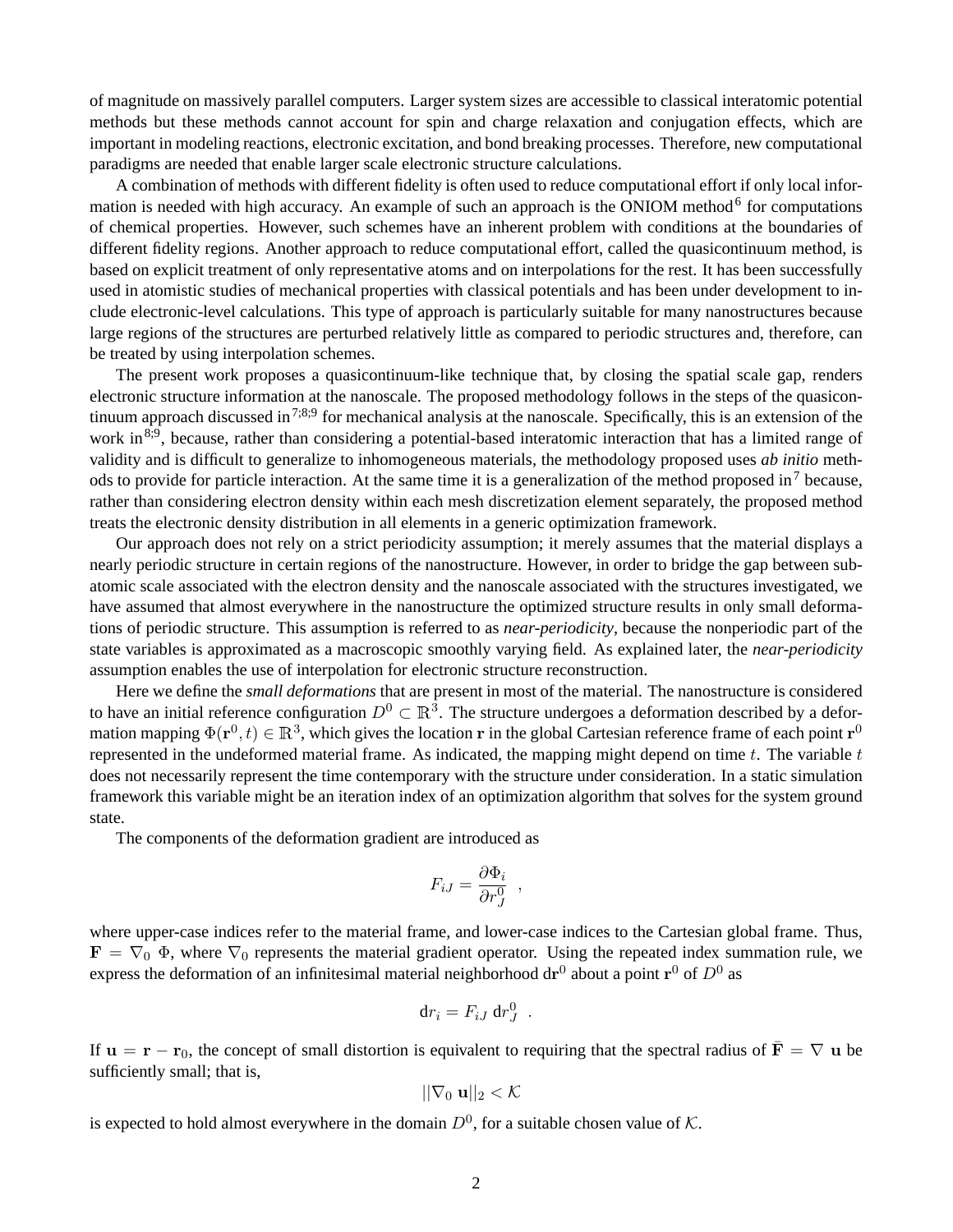With the two assumptions introduced, we anticipate computational savings due to a two-tier interpolationbased approach that will reduce the dimension of the problem. First, the electronic structure will be evaluated in some domains by interpolation using adjacent regions in which a DFT-based approach is used to accurately solve the electronic structure problem; this procedure is called *electronic density reconstruction*. Second, the positions of the nanostructure nuclei will be expressed in terms of the positions of a reduced set of so-called representative nuclei, *repnuclei*. The proposed approach solves only for the positions of these *repnuclei*; the entire deformation field (mapping) is defined based on an appropriate representation for  $\Phi(\mathbf{r}^0, t)$ . Following the quasicontinuum paradigm8;9, we define this mapping based on the displacement of *repnuclei*:

$$
\Phi(\mathbf{r}^0, t) = \sum_{J \in \mathcal{B}} \varphi(\mathbf{r}^0 | \mathbf{R}_J^0) \, \Phi(\mathbf{R}_J^0, t), \tag{1}
$$

where B represents the index set associated with the *repnuclei*. Once the displacements of the *repnuclei*  $\Phi(\mathbf{R}_j^0, t)$ for  $J \in \mathcal{B}$  are available, the displacement of any point in the nanostructure is obtained by interpolation using the shape functions  $\varphi(\cdot | \cdot)$ .

# **THE QUASICONTINUUM APPROACH FRAMEWORK**

Finding the stable configuration of a nanostructure (called hereafter the *Ionic Problem*) reduces to minimizing the total energy  $E_{tot}$  with respect to the positions of the nuclei. More precisely, the equilibrium configuration of a nanostructure is provided by that distribution of the nuclei that minimizes the energy

$$
E_{tot} = E_e + E_{ext} + E_{nn},
$$

where  $E_{nn}$  is the internuclear interaction energy,  $E_e$  is the electronic ground-state energy for the corresponding nuclear distribution, and  $E_{ext}$  is the electron-nuclei interaction energy defined as

$$
E_{ext}(\hat{\rho}(\mathbf{r}); \{\mathbf{R}_I\}) = -\int \hat{\rho}(\mathbf{r}) V_{ext}(\mathbf{r}; \{\mathbf{R}_I\}) d\mathbf{r} = -\sum_{A=1}^M \int \frac{Z_A \hat{\rho}(\mathbf{r})}{||\mathbf{r} - \mathbf{R}_A||} d\mathbf{r},
$$

where  $V_{ext}(\mathbf{r};\{\mathbf{R}_I\}) = \sum\limits_{i=1}^{M}$  $A=1$  $\frac{Z_A \hat{\rho}(\mathbf{r})}{\|\mathbf{r} - \mathbf{R}_A\|} d\mathbf{r}$  is the ionic potential, which depends on the positions of the nuclei  $\{\mathbf{R}_I\}$ .

The electronic structure computation is approached here as the solution of a constrained minimization problem according to the Hohenberg-Kohn theorem  $^{10}$ ,  $\min_\rho E_{tot}[\rho;\{{\bf R}_I\}],$  subject to  $\int \rho({\bf r}){\rm d}{\bf r}=N_e,$  where  $N_e$  represents the number of electrons present in the system. The solution to this problem depends parametrically on the locations of the nuclei  $\mathbf{R}_I$ ,  $I = 1, \ldots, M$ , a consequence of the Born-Oppenheimer approximation. Subsequently, the optimization of nuclei positions in the entire system is the solution of  $\min_{\{R_I\}} E[\{R_I\}; \rho].$ 

Let us consider the optimization problem

$$
\min_{\{\mathbf{R}_I\}} E_{tot} = E_e + E_{ext} + E_{nn}
$$

*subject to the constraint* that for a nuclear configuration  $\{R_I\}$  the energy  $E_e$  is the electron ground-state energy. Under this assumption, the first-order optimality conditions yield

$$
\mathbf{F}_K = \frac{\partial E_{ext}}{\partial \mathbf{R}_K} + \frac{\partial E_{nn}}{\partial \mathbf{R}_K} = \mathbf{0},
$$

where  $\mathbf{F}_K$ ,  $K = 1, \ldots, M$ , is interpreted as the force acting on nucleus K and

$$
E_{nn} \quad = \quad \sum_{A=1}^{M} \quad \sum_{B=A+1}^{M} \frac{Z_A Z_B}{||\mathbf{R}_B - \mathbf{R}_A||}.
$$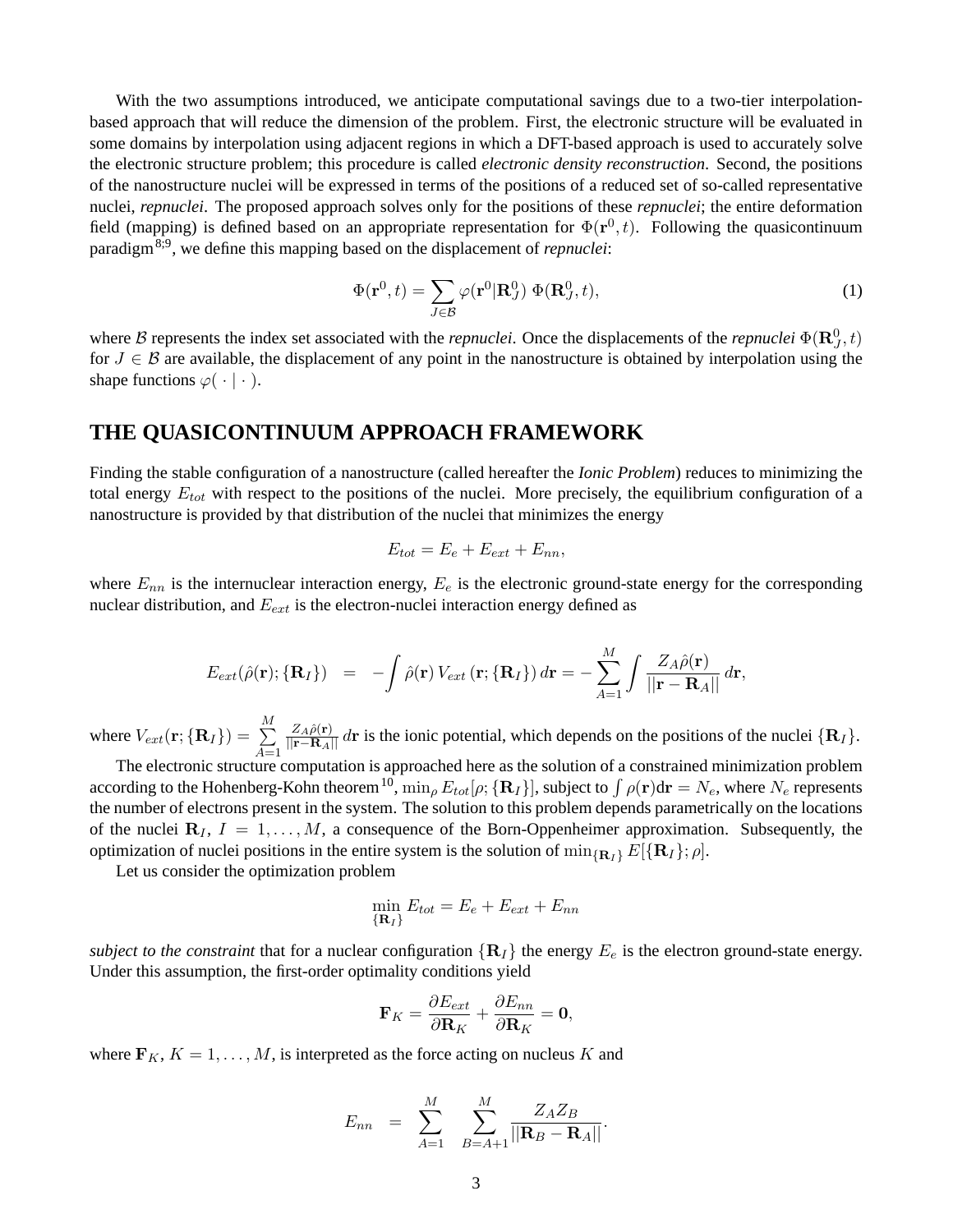This result is proved in the Appendix, and for each nucleus  $K$  leads to

$$
\mathbf{F}_K = \int \hat{\rho}(\mathbf{r}) \frac{\mathbf{r} - \mathbf{R}_K}{||\mathbf{r} - \mathbf{R}_K||^3} \, \mathrm{d}\mathbf{r} \, + \, \sum_{A=1, A \neq K}^M Z_A \frac{\mathbf{R}_A - \mathbf{R}_K}{||\mathbf{R}_A - \mathbf{R}_K||^3} = \mathbf{0} \, \, ,
$$

which thus allows one to solve the nuclear equilibrium problem by using only the solution of the electron density problem and not the values and the derivatives of the kinetic and exchange energy functionals. Once the electron density is available, the equilibrium conditions  $\mathbf{F}_K = \mathbf{0}, K = 1, \ldots, M$ , can be imposed right away. The major computational consequence of this result is that *how the actual ground state electron density*  $\hat{\rho}(\mathbf{r})$  *was obtained is irrelevant*; there is also no need to have an explicit energy functional of the electron density  $\rho$ . Moreover, the gradient of the energy with respect to the atomic positions at the current electron density has the same property  $^{11}$ . Therefore the electron density can be computed with a stand-alone software package that requires only the current atomic positions.

When a local quasicontinuum approach is used, the equilibrium conditions are imposed only for *repnuclei*, that is, only for  $J \in \mathcal{B}$ . The positions of the remaining atoms in the system is then expressed in terms of the positions of the *repnuclei*. The *repnuclei* become the nodes of an atomic mesh, and interpolation is used to recover the position of the remaining nuclei. Concretely, if the atomic mesh is denoted by  $M$ ,  $\tau$  is an arbitrary cell in this mesh,  $V(\tau)$ represents the set of nodes associated with cell  $\tau$ , and  $\varphi_L$  is the shape function associated with node L in cell  $\tau$ ,

$$
\mathbf{F}_J = \int \hat{\rho}(\mathbf{r}) \frac{\mathbf{r} - \mathbf{R}_J}{||\mathbf{r} - \mathbf{R}_J||^3} d\mathbf{r} + \sum_{\tau \in \mathcal{M}} \sum_{A \in \tau} Z_A \frac{\sum_{L \in \mathcal{V}(\tau)} \mathbf{R}_L \varphi_L(\mathbf{R}_A) - \mathbf{R}_J}{||\sum_{L \in \mathcal{V}(\tau)} \mathbf{R}_L \varphi_L(\mathbf{R}_A) - \mathbf{R}_J||^3} = \mathbf{0}, \quad J \in \mathcal{B}.
$$
 (2)

This effectively reduces the dimension of the problem from 3 M (the  $(x, y, z)$  coordinates of the nuclei), to 3  $M_{rep}$ , where  $M_{rep}$  is the number of nodes in the atomic mesh, which is the number of elements in B. The sum in the expression of  $\mathbf{F}_J$  above is most likely not going to be the simulation bottleneck (solving the electron problem for  $\hat{\rho}$  is significantly more demanding), but fast-multipole methods  $^{12;13;14}$  can be considered to speed the summation.

Denoting by  $P_i$ ,  $i = 1, \ldots, M_{rep}$ , the position of the representative nucleus  $n_i$ , we can group the set of nonlinear equations of Eq. (2) into a nonlinear system that is solved for the relaxed configuration of the structure:

$$
\mathbf{f}_1(\mathbf{P}_1, \mathbf{P}_2, \dots \mathbf{P}_{M_{rep}}) = \mathbf{0}
$$
  
\n
$$
\mathbf{f}_2(\mathbf{P}_1, \mathbf{P}_2, \dots \mathbf{P}_{M_{rep}}) = \mathbf{0}
$$
  
\n...  
\n
$$
\mathbf{f}_{M_{rep}}(\mathbf{P}_1, \mathbf{P}_2, \dots \mathbf{P}_{M_{rep}}) = \mathbf{0}
$$

where  $f_{\rm I}$  is obtained based on Eq. (2). The solution of this system is found by a Newton-like method. Evaluating the Jacobian information is straightforward and not detailed here. We note that in Eq. (2) a connection is made back to Eq. (1); the position of an arbitrary nucleus A in cell  $\tau$  is computed based on interpolation using the nodes  $\mathcal{V}(\tau)$ , one of many choices available (one could consider *repnuclei* from neighboring cells, for instance). Effectively, this provides in Eq. (1) an expression for  $\Phi(\cdot, t)$ , which depends only on  $J \in \mathcal{V}(\tau)$  rather than  $J \in \mathcal{B}$ .

### **THE ELECTRONIC PROBLEM**

The *electronic problem* refers to the computation of the ground-state electron density given the positions of nuclei in the nanostructure. Scaling considerations and accuracy requirements established DFT as the most viable candidate for handling this task. In a general form, density functional is written as

$$
E_e[\rho] = T[\rho(\mathbf{r})] + E^{Har}[\rho(\mathbf{r})] + E^{xc}[\rho(\mathbf{r})],
$$

where  $T[\rho(\mathbf{r})]$  is the kinetic energy functional,  $E^{Har}[\rho(\mathbf{r})]$  is the electron-electron Coulomb repulsion energy, and  $E^{xc}[\rho(\mathbf{r})]$  is the exchange and correlation energy. The ground-state electron density is the function  $\hat{\rho}(\mathbf{r})$  that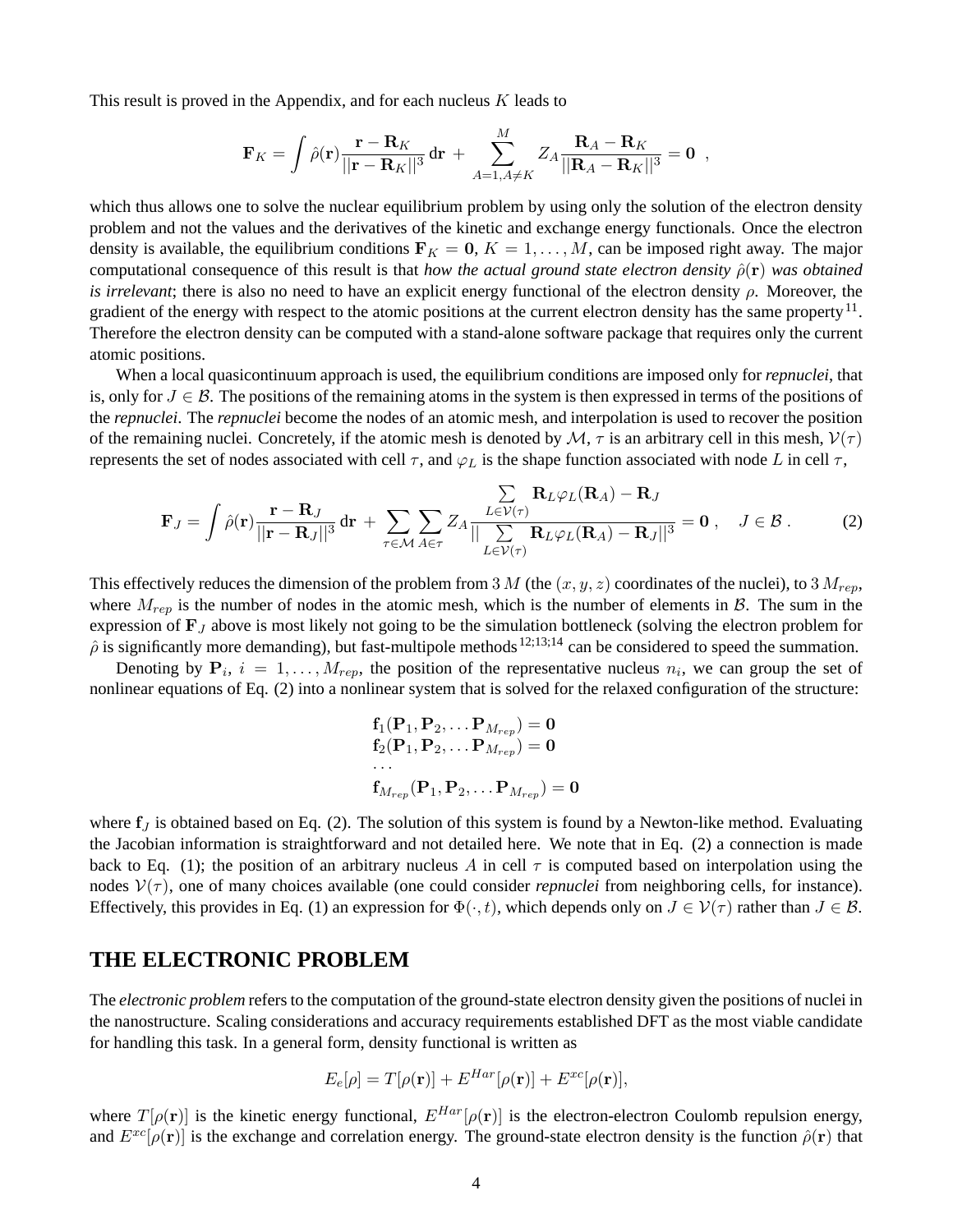minimizes  $E_e[\rho]+E_{ext}(\rho(\mathbf{r}); {\mathbf{R}_I})$  with respect to the electron density subject to a charge conservation constraint,  $\int \hat{\rho}(\mathbf{r})d\mathbf{r} - N = 0$ , and the requirement that the density stay nonnegative.

The orbital-free DFT (OFDFT) methods (see, for instance, <sup>15</sup>), based on the explicit approximations to the unknown exact functional are attractive as they are numerically easier to formulate and solve than the most widely used Kohn-Sham approach (KS-DFT)<sup>1</sup> and there is no need for orbital localization and orthonormalization. Compared to the KS-DFT approaches that typically require the solution of a nonlinear algebraic eigenvalue problem, the OFDFT approaches result in optimization problems based on a methodology that scales linearly and is relatively simple to implement. The main difficulty lies in the quality of approximate functionals, since the exact functionals are not known. Efforts to find accurate functionals have been quite successful for several simple metal systems. OFDFT has recently been used in molecular dynamics simulations for accurate representation of interatomic forces in order to reproduce and provide an explanation for calorimetry results in Na clusters  $^{16}$ , for the studies of several thousand atoms near a metallic grain boundary<sup>17</sup>, for predict of the dislocation nucleation during nanoindentation of  $Al_3Mg^{18}$  used in combination with the quasicontinuum method<sup>9;19</sup>, and for the metal-insulator transition in a two-dimensional array of metal nanocrystal quantum dots $^{20}$ .

Approximations for the exchange and correlation energy functionals,  $K[\rho]$ , are discussed, for instance, in<sup>21</sup> and<sup>22</sup>. Providing suitable expressions for the kinetic energy functional remains a challenging task and, because of reduced transferability, is the factor that prevents widespread use of the approach. The simplest explicit functional is due to Thomas and Fermi 23;24

$$
T_{TF}\left[\rho\right]=C_F\int\rho^{\frac{5}{3}}(\mathbf{r})\,\mathrm{d}\mathbf{r},
$$

where  $C_F$  is a constant. This crude approximation has been improved on by the von Weizsäcker form of the kinetic energy functional<sup>25</sup>,

$$
T_{vW}[\rho] = T_{TF}[\rho] + \frac{1}{8} \int \frac{|\nabla \rho(\mathbf{r})|^2}{\rho(\mathbf{r})} d\mathbf{r},
$$

which has been further improved on  $26;27;28;15$ 

$$
T_{Hyb}[\rho] = T_{vW}[\rho] + \sum_{\alpha} \lambda_{\alpha} T_{\alpha}
$$
  

$$
T_{\alpha} = \int \int \rho^{\alpha}(\mathbf{r}) \rho^{\alpha}(\mathbf{r}') w_{\alpha}(\mathbf{r} - \mathbf{r}'; \rho(\mathbf{r})) d\mathbf{r} d\mathbf{r}'
$$

,

where the function  $w_{\alpha}(\mathbf{r} - \mathbf{r}'; \rho(\mathbf{r}))$  is an electron density-dependent kernel that is formulation dependent.

Within the framework of OFDFT for electronic structure computation a model reduction approach is pursued that relies on the near-periodicity assumption introduced above  $29:30$ . The entire domain of interest is first meshed and divided into subdomains. Using a finite element approach one can express the kinetic, exchange correlation, Coulomb, and electron-nuclei interaction energies in terms of the values of the electron density at grid points. Since the bulk of a nanostructure often displays quasiperiodic conditions, not all the density grid point values will be considered as "degrees of freedom". Instead, in order to reduce the overall dimension of the optimization problem, only the density value at grid points of so-called *active* subdomains are considered actual degrees of freedom. Among the active subdomains is a subset of *reconstruction* subdomains, which are used in recovering the value of the electron density in the nonreference subdomains. The latter are called *passive* subdomains. If there are no passive subdomains, no reconstruction process is involved, and the proposed approach becomes an OFDFT domain partitioning scheme in which all the degrees of freedom are accounted for, and the subdomains are treated in parallel.

The value of the density in the passive subdomains is implicitly accounted through the interpolation operator acting on the reconstruction subdomains in a self-consistent manner. In its simplest representation, the reconstruction of the electron density in a passive subdomain  $D_i$  (see Figure 1) is characterized by two sets of parameters: the reconstruction weights  $\vartheta^{\alpha}(i)$ , and the reconstruction vectors  $\mathbf{T}^{\alpha}(i)$ , where a Greek superscript is used to indicate the index of a reconstruction subdomain  $Y_\alpha$ . The reconstruction vector  $T^\alpha(i)$  takes the point r in subdomain  $D_i$  to its image in the reconstruction subdomain  $Y_\alpha$ , and  $\vartheta^\alpha(i)$  is the weight with which the subdomain  $Y_\alpha$  participates in the reconstruction of the electron density in subdomain  $D_i$ . Generalizing this idea, if  $\bar{R}$  is a function that depends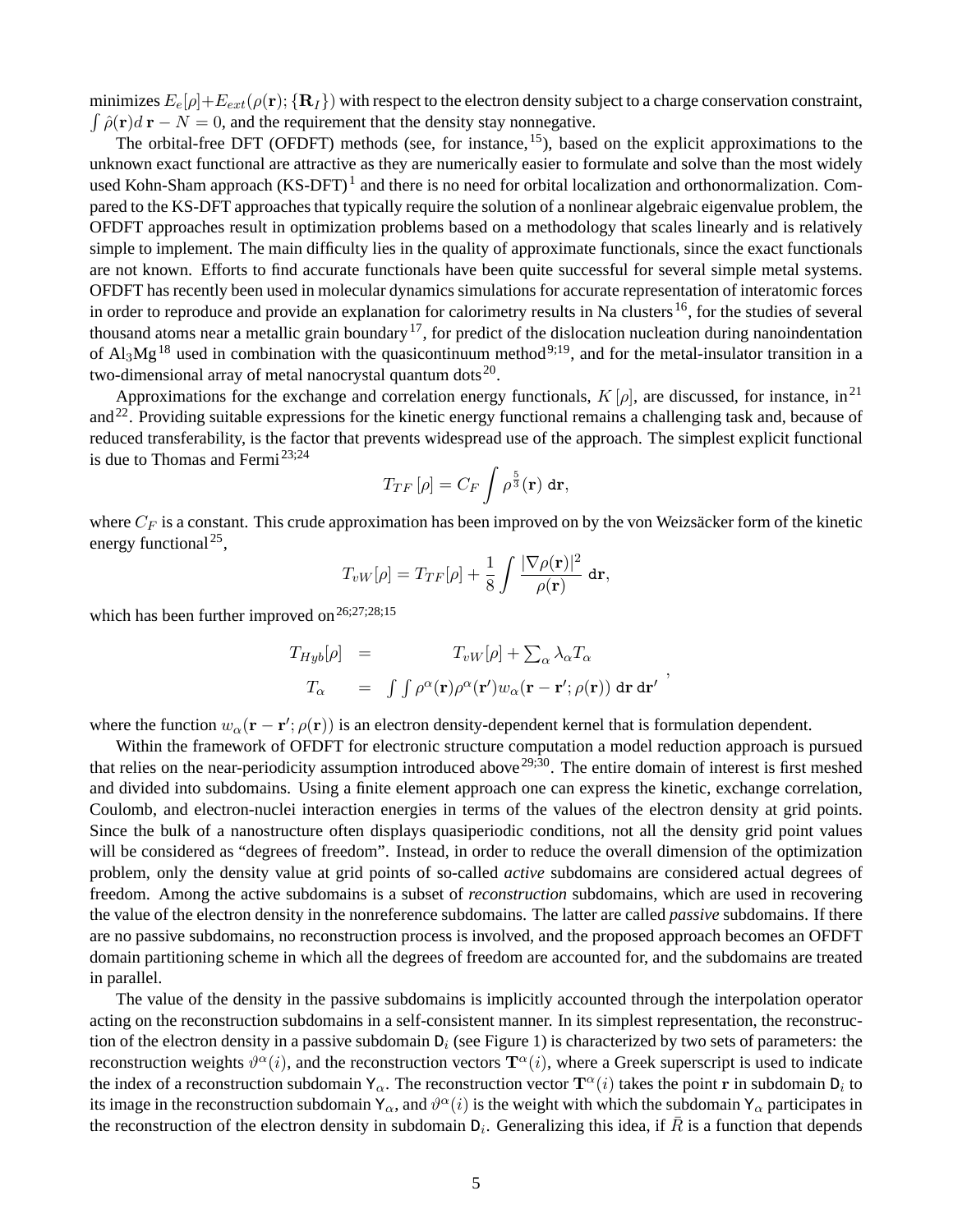on the electron density, the proposed *reconstruction ansatz* calls for a computation of the value of  $\bar{R}$  at a point **r** that belongs to a passive subdomain  $D_i$  as a linear combination of values of the function  $\bar{R}$  evaluated at suitably chosen points in the reconstruction subdomains, which are determined based on the underlying near-periodicity of the material assumption. Referring to Figure 1,  $\bar{R}(\bf{r})$  in subdomain  $D_i$  is expressed by interpolation in terms of values  $\bar{R}(\mathbf{r}^{\alpha})$ , for  $\mathbf{r}^{\alpha} \in \mathsf{Y}_{\alpha}, \alpha \in \{1, \ldots, 7\}$ :

$$
\bar{R}(\mathbf{r}) = \sum_{\alpha \in \mathcal{R}(i)} \vartheta^{\alpha}(i) \, \bar{R}(\mathbf{r}^{\alpha}),
$$

where  $\mathcal{R}(i)$  represents the union of all reconstruction subdomains  $Y_\alpha$  involved in the reconstruction of subdomain  $D_i$ , and the reconstruction weights  $\vartheta$  are determined based on the type of interpolation considered. The deformation field factors into the reconstruction scheme. Concretely, in the proposed *reconstruction ansatz*  $\bar{R}(\Phi(\mathbf{r}^0,t))$  is replaced in passive subdomains with a linear combination of values in the reconstruction subdomains taking into account the underlying near-periodicity of the material:

$$
\bar{R}(\Phi(\mathbf{r}^0, t)) = \sum_{\alpha \in \mathcal{R}(i)} \vartheta^{\alpha}(i) \bar{R}(\Phi(\mathbf{r}^0 + \mathbf{T}^{\alpha}(i), t)) .
$$

Here  $T^{\alpha}(i)$  is the reconstruction vector that defines in the reference configuration the corresponding point out of subdomain  $Y_\alpha$  that is engaged in the reconstruction of  $D_i$ . In a perfect crystal the reconstruction vector would be chosen based on the primitive vectors of the Bravais lattice (see, for instance,  $31$ ). Referring back to the example presented in Figure 1,  $\mathcal{R}(4) = \mathcal{R}(5) = \mathcal{R}(6) = \{3, 4\}$ ; in other words, the reconstruction of the subdomains  $D_4$ ,  $D_5$ , and  $D_6$  is based on values of the density in subdomains Y<sub>3</sub> and Y<sub>4</sub>. Similarly,  $\mathcal{R}^{-1}(\alpha)$  represents the set of all the subdomains that have the values of the density reconstructed based on values from  $Y_{\alpha}$ ; for instance,  $\mathcal{R}^{-1}(3) = \{3, 4, 5, 6\}$ , in other words, the reconstruction subdomain Y<sub>3</sub> is implicated in the reconstruction of  $D_3$ ,  $D_4$ ,  $D_5$ , and  $D_6$ . In general, the subdomains  $D_i$  may be thought to be of identical shape, in which case the interpolation approach is reminiscent of the gap-tooth method<sup>32</sup> where the reference subdomains are the "teeth". Herein, however, the reconstruction by interpolation of the density is also carried out in the gaps, and not only at the boundary of the teeth, because of the long-range electrostatic interactions.

It is reasonable to expect that there will be parts of the nanostructure where the reconstruction approach is not applicable because of the breakdown of the near-periodicity assumption. In these cases, all subdomains spanning such volumes will be active, effectively leading to a domain decomposition approach to OFDFT calculations.

### **Formulation Framework**

The calculation of electron energy  $E_e$  requires the evaluation of integrals of the form

$$
I[\Theta] = \int \Theta(\mathbf{r}) \, d\mathbf{r}.
$$

The integrand Θ will be partitioned into two components:  $\Theta(\mathbf{r}) = \overline{R}(\rho(\mathbf{r}), \mathbf{r}) \overline{L}(\mathbf{r})$ .  $\overline{R}$  depends on the value of the density at the location r and possibly on the spatial component r itself (to simplify the notation, without any loss of generality, this component will be denoted by  $\bar{R}(\mathbf{r})$ ). The component  $\bar{L}$  does not depend on the electron density  $\rho$ . For instance, in the case of the electron-nuclei interaction,

$$
I[\Theta] = E_{ne} = -\int \rho(\mathbf{r}) \sum_{A=1}^{M} \frac{Z_A}{||\mathbf{r} - \mathbf{R}_A||} \, d\mathbf{r} \Rightarrow \begin{cases} \bar{R}(\rho(\mathbf{r}), \mathbf{r}) & = & \rho(\mathbf{r}) \\ \bar{L}(\mathbf{r}) & = & \sum_{A=1}^{M} \frac{-Z_A}{||\mathbf{r} - \mathbf{R}_A||} \end{cases}
$$

.

The other energies for the Thomas-Fermi-Dirac functional can be cast into this form as well, with the double integral component being treated separately. With  $D^t = \Phi(D^0, t)$ ,

$$
E_e = \int\limits_{D^t} \bar{R}(\mathbf{r}) \,\bar{L}(\mathbf{r}) \,d\mathbf{r} = \int\limits_{D^0} \,\bar{R}(\Phi(\mathbf{r}^0, t)) \,\bar{L}(\Phi(\mathbf{r}^0, t)) \,J(\mathbf{r}^0, t) \,d\mathbf{r}^0,
$$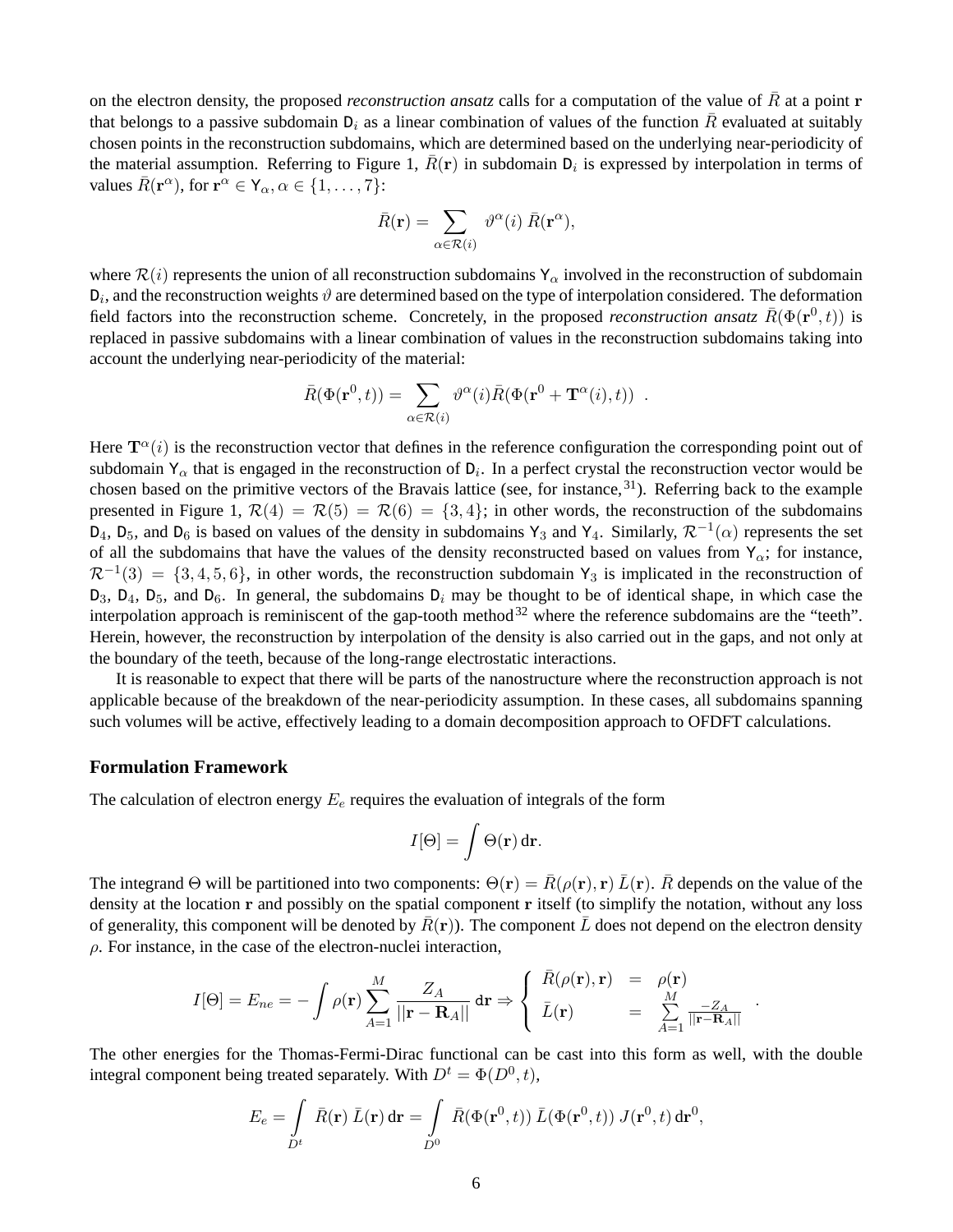where  $J(\mathbf{r}^0, t) = |\det(\nabla_0 \Phi(\mathbf{r}^0, t))|$ . The notation  $R(\mathbf{r}^0) = \overline{R}(\Phi(\mathbf{r}^0, t))$  and  $L(\mathbf{r}^0) = \overline{L}(\Phi(\mathbf{r}^0, t))J(\mathbf{r}^0, t)$  will be used; and although there is a time dependency involved, it will be omitted for brevity. Likewise, the zero superscript, which indicates that the integration is with respect to the initial configuration, will be dropped to simplify the notation. With this,  $E_e$  requires the computation of quantities like

$$
I[\Theta] = \int\limits_{D^0} R(\mathbf{r}) L(\mathbf{r}) \, \mathrm{d}\mathbf{r}.
$$

As far as the nomenclature is concerned, at a point r, the  $R(r)$  component is reconstructed according to the proposed ansatz and thus computed as a linear combination of functions evaluated at *remote* points. The component  $L(\mathbf{r})$  is evaluated at the *local* point r. This partitioning is used to compute the integral  $I[\Theta]$  in terms of electron density values from the active subdomains using a suitably chosen quadrature rule:

$$
I[\Theta] = \sum_{i=1}^{u} \sum_{\tau_{i,j} \in \mathcal{M}(D_i)} \sum_{k \in Q(i,j)} w_{i,j,k} R(\mathbf{r}_{i,j,k}) L(\mathbf{r}_{i,j,k})
$$
  
= 
$$
\sum_{i=1}^{u} \sum_{k \in Q(i)} w_{i,k} R(\mathbf{r}_{i,k}) L(\mathbf{r}_{i,k})
$$

,

where u is the total number of subdomains and, for  $k \in Q(i, j)$ ,  $\mathbf{r}_{i,j,k}/w_{i,j,k}$ , represent the quadrature points/weights in cell  $\tau_{i,j}$  of mesh  $\mathcal{M}(\mathbb{D}_i)$  for computing the integral  $I[\Theta]$  on the subdomain  $\mathbb{D}_i$ . Note that in order to keep the notation simple, the j subscript associated with the cell has been dropped. Reconstruction is applied to get  $R(\mathbf{r}_{i,k})$ :

$$
R(\mathbf{r}_{i,k}) = \sum_{\alpha \in \mathcal{R}(i)} \vartheta^{\alpha}(i) R(\mathbf{r}_{i,k} + \mathbf{T}^{\alpha}(i)) = \sum_{\alpha \in \mathcal{R}(i)} \vartheta^{\alpha}(i) R(\mathbf{r}_{i,k}^{\alpha}).
$$

This is the case when the same subdomains are involved in the reconstruction of the value of  $r_{i,k}$  for  $k \in Q(i)$  and might not be the case if the partitioning of the overall domain in subdomains  $D_i$  and  $Y_\alpha$  is not done carefully.

In what follows the *clout*  $C_n^{\alpha}(i)$  of a node n in the mesh  $\mathcal{M}(\mathbf{Y}_{\alpha})$  relative to the subdomain  $D_i$  represents the set of indices k for which the associated quadrature point  $r_{i,k} \in D_i$ , when subjected to the reconstruction translation, falls within a cell of  $\mathcal{M}(\Upsilon_{\alpha})$  for which n is a node. Using this notation and linear shape function-based interpolation, we obtain

$$
\sum_{k \in Q(i)} w_{i,k} L(\mathbf{r}_{i,k}) R(\mathbf{r}_{i,k})
$$
\n
$$
= \sum_{k \in Q(i)} w_{i,k} L(\mathbf{r}_{i,k}) \left[ \sum_{\alpha=1}^p \vartheta^{\alpha}(i) \sum_{n \in \mathcal{N}(\tau^{\alpha}(\mathbf{r}_{i,k}))} R(\mathbf{r}_{n}^{\alpha}) \varphi_n^{\alpha}(\mathbf{r}_{i,k}^{\alpha}) \right]
$$
\n
$$
= \sum_{\alpha \in \mathcal{R}(i)} \sum_{n \in \mathcal{M}(\mathbf{r}_{\alpha})} R(\mathbf{r}_{n}^{\alpha}) \vartheta^{\alpha}(i) \sum_{k \in C_{n}^{\alpha}(i)} w_{i,k} L(\mathbf{r}_{i,k}) \varphi_n^{\alpha}(\mathbf{r}_{i,k}^{\alpha}),
$$

where  $\tau^{\alpha}(\mathbf{r}_{i,k})$  is a function that returns the cell in the mesh  $\mathcal{M}(\mathbf{Y}_{\alpha})$  in which the quadrature point  $\mathbf{r}_{i,k} \in D_i$  falls when subjected to the reconstruction translation, and  $\mathcal{N}(\tau)$  returns the set of node points associated with the cell  $\tau$ . Typically, a node n has several cells that it belongs to, and a shape function is associated to each pair (node n, cell it belongs to). This aspect is acknowledged, but for simplicity the notation does not reflect this dependency. Defining

$$
\kappa_n^{\alpha \leftarrow i} = \vartheta^{\alpha}(i) \sum_{k \in C_n^{\alpha}(i)} w_{i,k} L(\mathbf{r}_{i,k}) \varphi_n^{\alpha}(\mathbf{r}_{i,k}^{\alpha}),
$$

$$
\kappa_n^{\alpha}[L] = \sum_{i \in \mathcal{R}^{-1}(\alpha)} \kappa_n^{\alpha \leftarrow i},
$$

the dependency of the kernel at node n in the subdomain  $Y_{\alpha}$  is explicitly indicated to depend on the expression of the local function component L:  $\kappa_n^{\alpha} = \kappa_n^{\alpha}[L]$ . The integral and its derivative with respect the value of the electron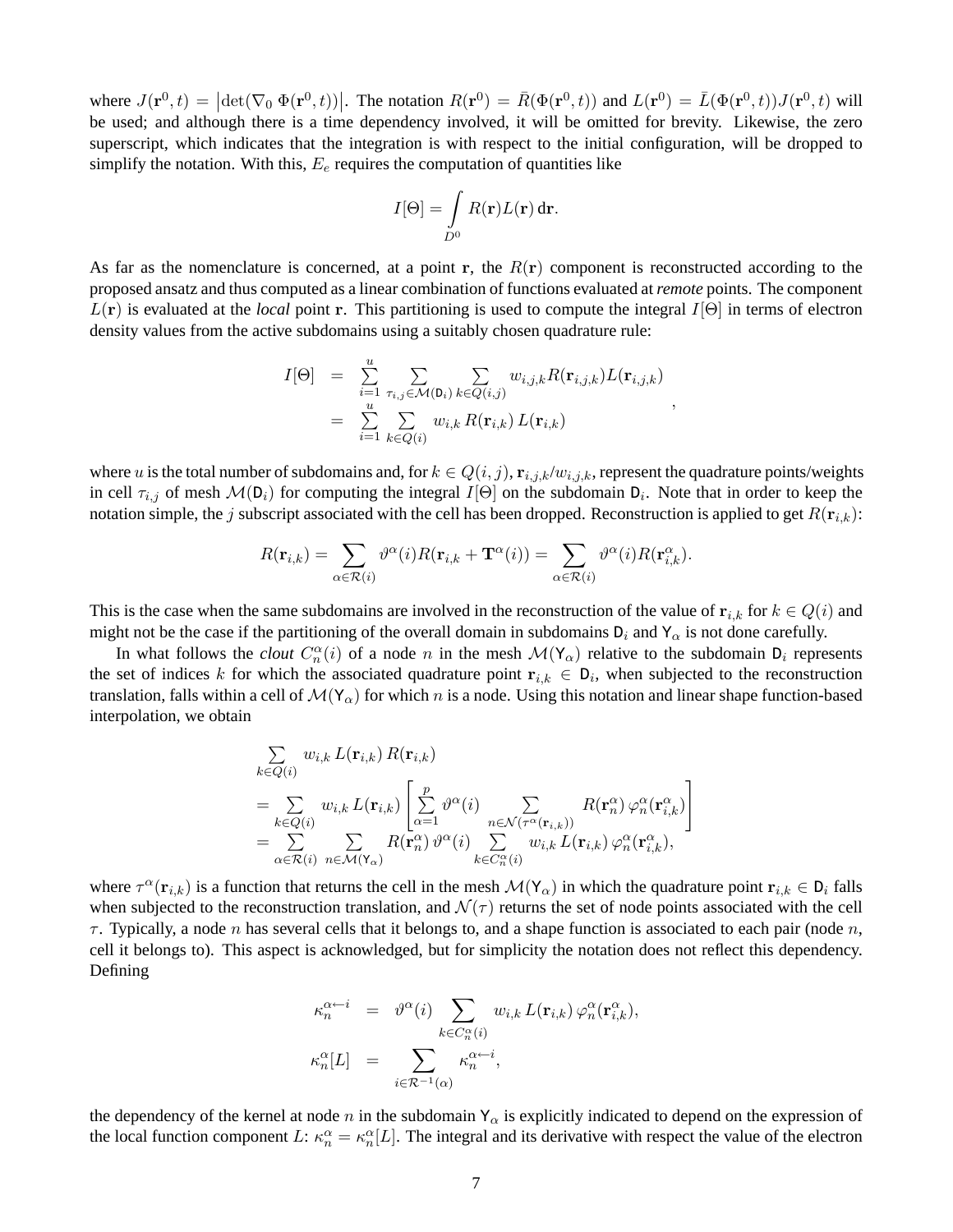density at a node n of the mesh  $\mathcal{M}(\mathbf{Y}_{\alpha})$  are expressed as

$$
I[\Theta] = \sum_{\alpha=1}^{p} \sum_{n \in \mathcal{M}(\mathbf{Y}_{\alpha})} \kappa_n^{\alpha} R(\mathbf{r}_n^{\alpha}) = \kappa[L] \cdot \mathbf{R}[\hat{\rho}],
$$
  

$$
\frac{\partial I[\Theta]}{\partial \hat{\rho}_n^{\alpha}} = \kappa_n^{\alpha}[L] \frac{\partial R}{\partial \rho}(\hat{\rho}_n^{\alpha}),
$$

where

$$
\kappa[L] = \left[ \kappa_1^1[L], \ldots, \kappa_{y(1)}^1[L], \ldots, \kappa_1^p[L], \ldots, \kappa_{y(p)}^p[L] \right],
$$
  

$$
\mathbf{R}[\hat{\rho}] = \left[ R(\mathbf{r}_1^1), \ldots, R(\mathbf{r}_{y(1)}^1), \ldots, R(\mathbf{r}_1^p), \ldots, R(\mathbf{r}_{y(p)}^p) \right]^T.
$$

Here  $y(\alpha)$  represents the number of nodes in the reconstruction subdomain  $Y_\alpha$ , and  $R(\mathbf{r}_n^{\alpha})$  is the value of the function R evaluated at the node n of the mesh  $\mathcal{M}(\Upsilon_\alpha)$ . The notation  $R[\hat{\rho}]$  emphasizes that this vector depends on the value of the density  $\rho$  but only at a discrete set of locations, that is, the nodes of the meshes  $\mathcal{M}(\mathbf{Y}_\alpha)$ , for  $\alpha = 1, \ldots, p$ . The kernel vector is constant and evaluated once; the vector  $R[\hat{\rho}]$  changes with the value of the density and in an iterative process should be evaluated at each iteration.

A matrix-vector notation describes the above procedure more concisely. For a subdomain  $D_i$  and a reconstruction subdomain  $Y_{\alpha}$ ,  $\alpha \in \mathcal{R}(i)$ , a quadrature matrix is defined to capture the concept of a clout associated with a node n in  $Y_\alpha$  relative to the subdomain  $D_i$ . Thus,  $\mathbf{Q}^{\alpha \leftarrow i; \mathcal{O}} \in \mathbb{R}^{q(i; \mathcal{O}) \times y(\alpha)}$  has as many rows as there are quadrature points  $q(i; \mathcal{O})$  in the subdomain  $D_i$ , and a number of columns equal to the number of nodes  $y(\alpha)$  in the reconstruction subdomain  $Y_{\alpha}$ , for  $\alpha \in \mathcal{R}(i)$ . The superscript  $\mathcal O$  is necessary to differentiate between different quadrature types in the case of a double integral, as will be the case shortly. The notation suggests that this matrix refers to the outermost integral; for a double integral a superscript  $\mathcal I$  is used to refer to a quantity defined in relation to the innermost integral. Note also that the number of quadrature points  $q(i; \mathcal{O})$  depends on what quadrature rule is considered for integration and that the factor  $\vartheta^{\alpha}(i)$  that indicates the weight of the subdomain  $Y_{\alpha}$  in the reconstruction of the subdomain  $D_i$  is also rolled into the expression for  ${\bf Q}^{\alpha+i;{\cal O}}.$  For a quadrature point  ${\bf r}_{i,k}\in D_i,$ the entry  $(k, n)$  is nonzero provided  $k \in C_n^{\alpha}(i)$ . Therefore, the clout of a node n is the set of rows with nonzero entries in the column associated with this node. A nonzero entry assumes the form

$$
\mathbf{Q}^{\alpha \leftarrow i; \mathcal{O}}[k, n] = \vartheta^{\alpha}(i) \, w_{i,k} \, \varphi_n^{\alpha}(\mathbf{r}_{i,k}^{\alpha}).
$$

Defining

$$
\tilde{\mathbf{L}}_i^{\mathcal{O}} = \left[ L(\mathbf{r}_{i,1}^{\mathcal{O}}) \quad \cdots \quad L(\mathbf{r}_{i,q(i;\mathcal{O})}^{\mathcal{O}}) \right],
$$

then, for  $i \in \mathcal{R}^{-1}(\alpha)$ , we have

$$
\kappa^{\alpha \leftarrow i} = \tilde{\mathbf{L}}_i^{\mathcal{O}} \, \mathbf{Q}^{\alpha \leftarrow i; \mathcal{O}}.
$$
\n<sup>(3)</sup>

Approximation of a double integral will now be established for the Coulomb integral:

$$
J[\rho] = \frac{1}{2} \int \int \frac{\rho(\mathbf{r}) \; \rho(\mathbf{r}')}{|\mathbf{r} - \mathbf{r}'|} \; \mathrm{d}\mathbf{r} \; \mathrm{d}\mathbf{r}'.
$$

Defining first

$$
L(\mathbf{r}) = \int \frac{\rho(\mathbf{r}')}{|\mathbf{r}' - \mathbf{r}|} d\mathbf{r}',
$$

we can approximate the Coulomb integral as

$$
J\left[\rho\right] = \frac{1}{2} \sum_{\alpha=1}^{p} \sum_{n \in \mathcal{M}\left(\mathbf{Y}_{\alpha}\right)} \rho_{n}^{\alpha} \sum_{i \in \mathcal{R}^{-1}\left(\alpha\right)} \vartheta^{\alpha}(i) \sum_{k \in C_{n}^{\alpha}(i)} w_{i,k} L(\mathbf{r}_{i,k}) \varphi_{n}^{\alpha}(\mathbf{r}_{i,k}^{\alpha}).
$$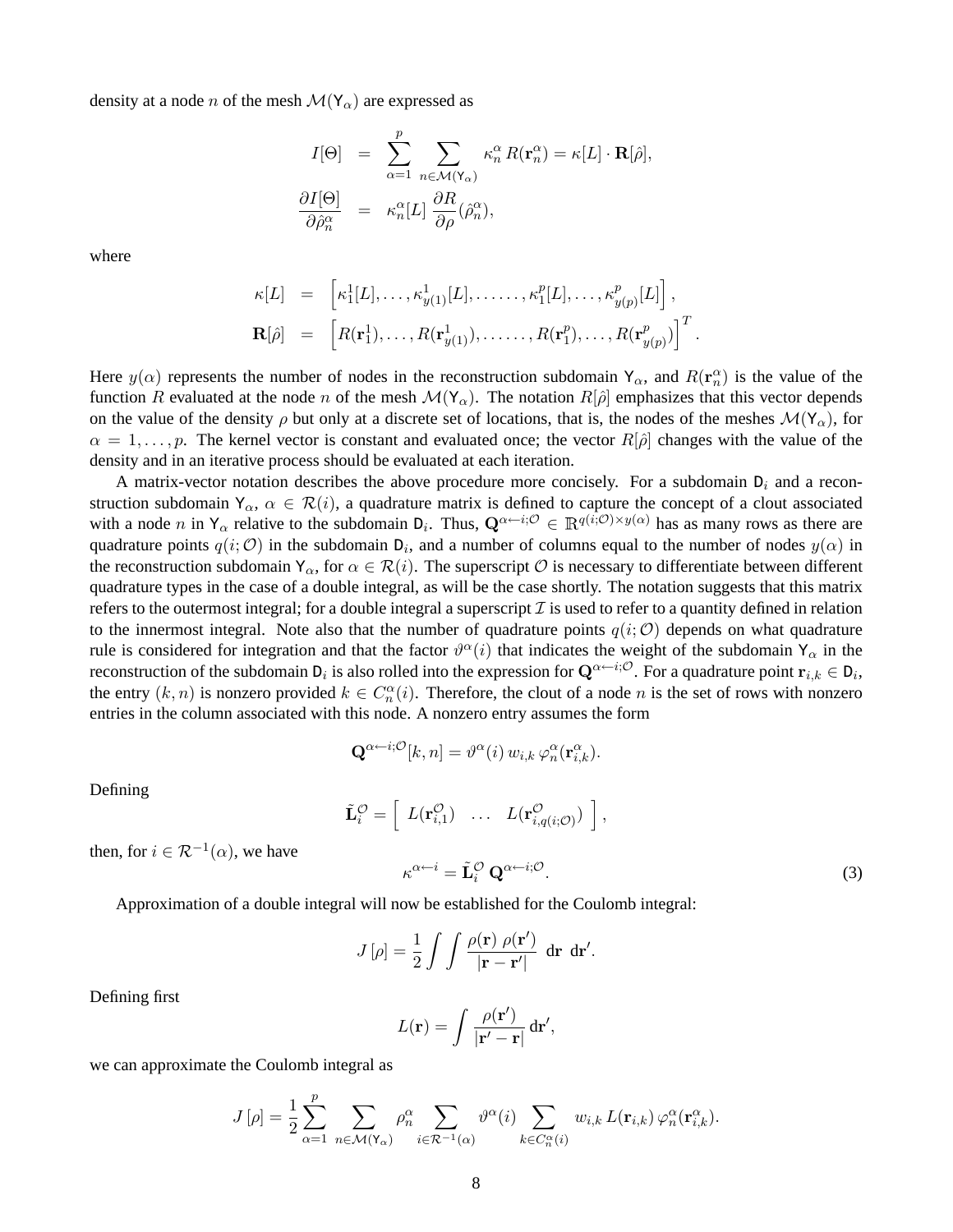Furthermore,

$$
L(\mathbf{r}_{i,k}) = \sum_{\beta=1}^p \sum_{m \in \mathcal{M}(\mathbf{Y}_{\beta})} \kappa_m^{\beta} [i,k] \rho_m^{\beta},
$$

where the notation  $\kappa_m^{\beta}[i,k]$  indicates that the kernel  $\kappa_m^{\beta}[i,k]$  corresponds to the local function  $|\mathbf{r}'-\mathbf{r}_{i,k}|^{-1}$ . Using the notation

$$
K_{nm}^{\alpha\beta} = \sum_{i \in \mathcal{R}^{-1}(\alpha)} \sum_{k \in C_n^{\alpha}(i)} \vartheta^{\alpha}(i) w_{i,k} \, \kappa_m^{\beta}[i,k] \, \varphi_n^{\alpha}(\mathbf{r}_{i,k}^{\alpha})
$$

leads to

$$
J[\rho] = \frac{1}{2} \rho^T \mathbf{K} \rho
$$
  
\n
$$
\mathbf{K} = \begin{pmatrix} \mathbf{K}^{11} & \mathbf{K}^{12} & \cdots & \mathbf{K}^{1p} \\ \mathbf{K}^{21} & \mathbf{K}^{22} & \cdots & \mathbf{K}^{2p} \\ \cdots & \cdots & \cdots & \cdots \\ \mathbf{K}^{p1} & \mathbf{K}^{p2} & \cdots & \mathbf{K}^{pp} \end{pmatrix}
$$
  
\n
$$
\mathbf{K}^{\alpha\beta} = \sum_{i \in \mathcal{R}^{-1}(\alpha)} \sum_{j \in \mathcal{R}^{-1}(\beta)} \mathbf{K}^{\alpha \leftarrow i, \beta \leftarrow j} = \begin{bmatrix} K_{nm}^{\alpha\beta} \end{bmatrix} \quad n = 1, \ldots, y(\alpha), \quad m = 1, \ldots, y(\beta)
$$

with  $K^{\alpha \leftarrow i,\beta \leftarrow j}$  yet to be defined. Corresponding to the quadrature point associated with the outer integral,  $r_{i,k}^{\mathcal{O}}$ , a row vector is defined as

$$
\tilde{\mathbf{L}}_j^{\mathcal{I}}[i,k] = \left[ \begin{array}{ccc} |\mathbf{r}_{i,k}^{\mathcal{O}} - \mathbf{r}_{j,1}^{\mathcal{I}}|^{-1} & \dots & |\mathbf{r}_{i,k}^{\mathcal{O}} - \mathbf{r}_{j,q(j;\mathcal{I})}^{\mathcal{I}}|^{-1} \end{array} \right]. \tag{4}
$$

Then,

$$
\kappa^{\beta \leftarrow j}[i,k] = \tilde{\mathbf{L}}_j^{\mathcal{I}}[i,k] \; \mathbf{Q}^{\beta \leftarrow j;\mathcal{I}} \in \mathbb{R}^{1 \times y(\beta)}.
$$

Define

$$
\tilde{\mathbf{L}}^{i,\mathcal{O};j,\mathcal{I}} = \left[ \begin{array}{c} \tilde{\mathbf{L}}^{\mathcal{I}}_j[i,1] \\ \cdots \\ \tilde{\mathbf{L}}^{\mathcal{I}}_j[i,q(i;\mathcal{O})] \end{array} \right]
$$

and

$$
\kappa^{\beta \leftarrow j}[i] = \begin{bmatrix} \kappa^{\beta \leftarrow j}[i,1] \\ \cdots \\ \kappa^{\beta \leftarrow j}[i,q(i; \mathcal{O})] \end{bmatrix} = \tilde{\mathbf{L}}^{i,\mathcal{O};j,\mathcal{I}} \mathbf{Q}^{\beta \leftarrow j,\mathcal{I}}.
$$

Then,

$$
\mathbf{K}^{\alpha \leftarrow i,\beta \leftarrow j} = \begin{bmatrix} \mathbf{Q}^{\alpha \leftarrow i;\mathcal{O}} \end{bmatrix}^T \begin{bmatrix} \tilde{\mathbf{L}}^{i,\mathcal{O};j,\mathcal{I}} \end{bmatrix} \begin{bmatrix} \mathbf{Q}^{\beta \leftarrow j;\mathcal{I}} \end{bmatrix}.
$$
 (5)

Note that  $\kappa^{\beta \leftarrow j}[i] \in \mathbb{R}^{q(i; \mathcal{O}) \times y(\beta)}$  and  $\mathbf{K}^{\alpha \leftarrow i, \beta \leftarrow j} \in \mathbb{R}^{y(\alpha) \times y(\beta)}$ . Implementation details for the parallel evaluation of the method's associated kernels are discussed in  $33$ .

#### **The Optimization Problem**

The formalism introduced for the computation of an integral  $I[\Theta] = \int \Theta(\mathbf{r}) d\mathbf{r}$  hinges on the partitioning  $\Theta(\mathbf{r}) =$  $R(r) L(r)$  and has been applied to the Thomas-Fermi-Dirac DFT, leading to the following optimization problem:

$$
\min E_{TOT} = -C_X \kappa \cdot \hat{\rho}^{\frac{4}{3}} + C_F \kappa \cdot \hat{\rho}^{\frac{5}{3}} + \kappa_{ne} \cdot \hat{\rho} + \frac{1}{2} \hat{\rho}^T \mathbf{K} \hat{\rho}
$$
  

$$
0 = \kappa \cdot \hat{\rho} - N_e
$$
  

$$
0 \leq \hat{\rho}
$$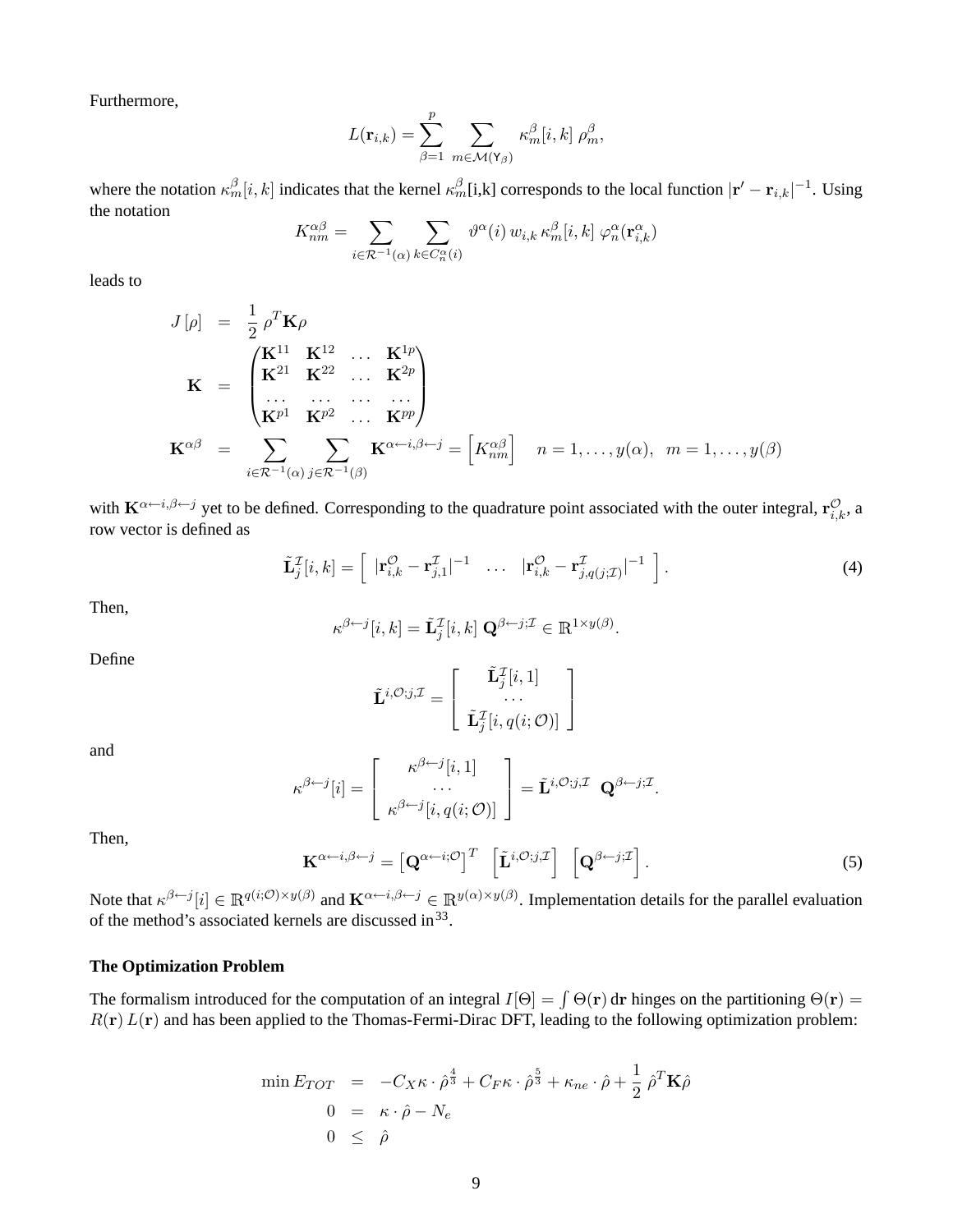where  $\hat{\rho} = \left[ \hat{\rho}_1^1, \dots, \hat{\rho}_{y(1)}^1, \dots, \hat{\rho}_1^p \right]$  $\hat{\rho}^p_1, \ldots, \hat{\rho}^p_y$  $\begin{bmatrix} p \\ y(p) \end{bmatrix}^T$  and

$$
\kappa = \kappa[1] \qquad \qquad \kappa_{ne} = \kappa \left[ \sum_{A=1}^{M} \frac{Z_A}{|\mathbf{r} - \mathbf{R}_A|} \right].
$$

Defining for an exponent  $c \in \mathbb{R}_+$  a diagonal matrix

$$
\mathbf{D}[\rho^c] = diag\left(\left(\rho_1^1\right)^c, \ldots, \left(\rho_{y(1)}^1\right)^c, \ldots, \left(\rho_p^1\right)^c, \ldots, \left(\rho_{y(p)}^p\right)^c\right),
$$

we obtain the gradient of the cost function

$$
\nabla E_{TOT} = \mathbf{g}[\hat{\rho}] = \kappa^T \left( \frac{5}{3} C_F \mathbf{D}[\hat{\rho}^{\frac{2}{3}}] - \frac{4}{3} C_X \mathbf{D}[\hat{\rho}^{\frac{1}{3}}] \right) + \kappa_{ne}^T + \frac{1}{2} \hat{\rho}^T \left( \mathbf{K} + \mathbf{K}^T \right).
$$

The Hessian is evaluated as

$$
\mathbf{H}[\hat{\rho}] = \mathbf{H}_d[\hat{\rho}] + \frac{1}{2} (\mathbf{K} + \mathbf{K}^T) ,
$$

where

$$
\mathbf{H}_{d}[\hat{\rho}] = diag \left( \mathbf{H}^{1}[\hat{\rho}], \ldots, \mathbf{H}^{p}[\hat{\rho}] \right), \n\mathbf{H}^{\alpha}[\hat{\rho}] = diag \left( \kappa_{1}^{\alpha} \left( \frac{2}{3} C_{F} \left( \hat{\rho}_{1}^{\alpha} \right)^{-\frac{1}{3}} - \frac{1}{3} C_{X} \left( \hat{\rho}_{1}^{\alpha} \right)^{-\frac{2}{3}} \right), \ldots, \n\ldots, \quad \kappa_{y(\alpha)}^{\alpha} \left( \frac{2}{3} C_{F} \left( \hat{\rho}_{y(\alpha)}^{\alpha} \right)^{-\frac{1}{3}} - \frac{1}{3} C_{X} \left( \hat{\rho}_{y(\alpha)}^{\alpha} \right)^{-\frac{2}{3}} \right) \right).
$$

The value of the electron density should always remain positive, and therefore the minimization is best approached in the framework of bound constrained optimization. Bound-constrained optimization problems (BCOPs) have the form

$$
\min\{f(x) : l \le x \le u\},\
$$

where  $f : \mathbb{R}^n \mapsto \mathbb{R}$  is a nonlinear function with continuous first- and second-order derivatives, the vectors l and  $u$  are fixed, and the inequalities are taken componentwise. A classical result<sup>34</sup> shows that the bound-constrained optimization problem has a unique solution on the feasible region

$$
\Omega = \{ x \in \mathbb{R}^n : l \le x \le u \}
$$

when the function  $f : \mathbb{R}^n \to R$  is strictly convex. This result holds for unbounded  $\Omega$ , and the components of l and  $u$  are allowed to be infinite. For the projection operator

$$
[T_{\Omega}d]_i = \begin{cases} d_i & \text{if } x_i \in (l_i, u_i) \\ \min\{d_i, 0\} & \text{if } x_i = l_i \\ \max\{d_i, 0\} & \text{if } x_i = u_i \end{cases}
$$

,

x<sup>\*</sup> is a solution of the BCOP if and only if the projected gradient  $T_{\Omega} \nabla f(x^*) = 0$ . Given a tolerance  $\tau$ , an approximate solution to the BCOP is any  $x \in \Omega$  such that

$$
||T_{\Omega}\nabla f(x)|| \leq \tau.
$$

Note that this holds whenever x is sufficiently close to  $x^*$ . Algorithms for solving these problems are usually generalizations of well-known methods for unconstrained optimization. For unconstrained optimization, Newton's method, for example, solves a linear system involving the Hessian matrix of second derivatives and the gradient vector. Each iteration of active-set methods fixes a set of variables to one of their bounds and solves an unconstrained minimization problem using the remaining variables. A set of three algorithms used in conjunction with the electronic structure computation problem is presented and discussed in  $33$ . These algorithms are part of the Toolkit for Advanced Optimization (TAO) library <sup>35;36</sup>. TAO provides optimization software for the solution of scientific applications on high-performance architectures. These applications include minimizing energy functionals that arise in differential equations and molecular geometry optimization. Various software packages are available for solving these problems, but TAO provides the portability and scalability necessary for parallel optimization on high performance computers (Linux clusters, IBM BG/L, etc.).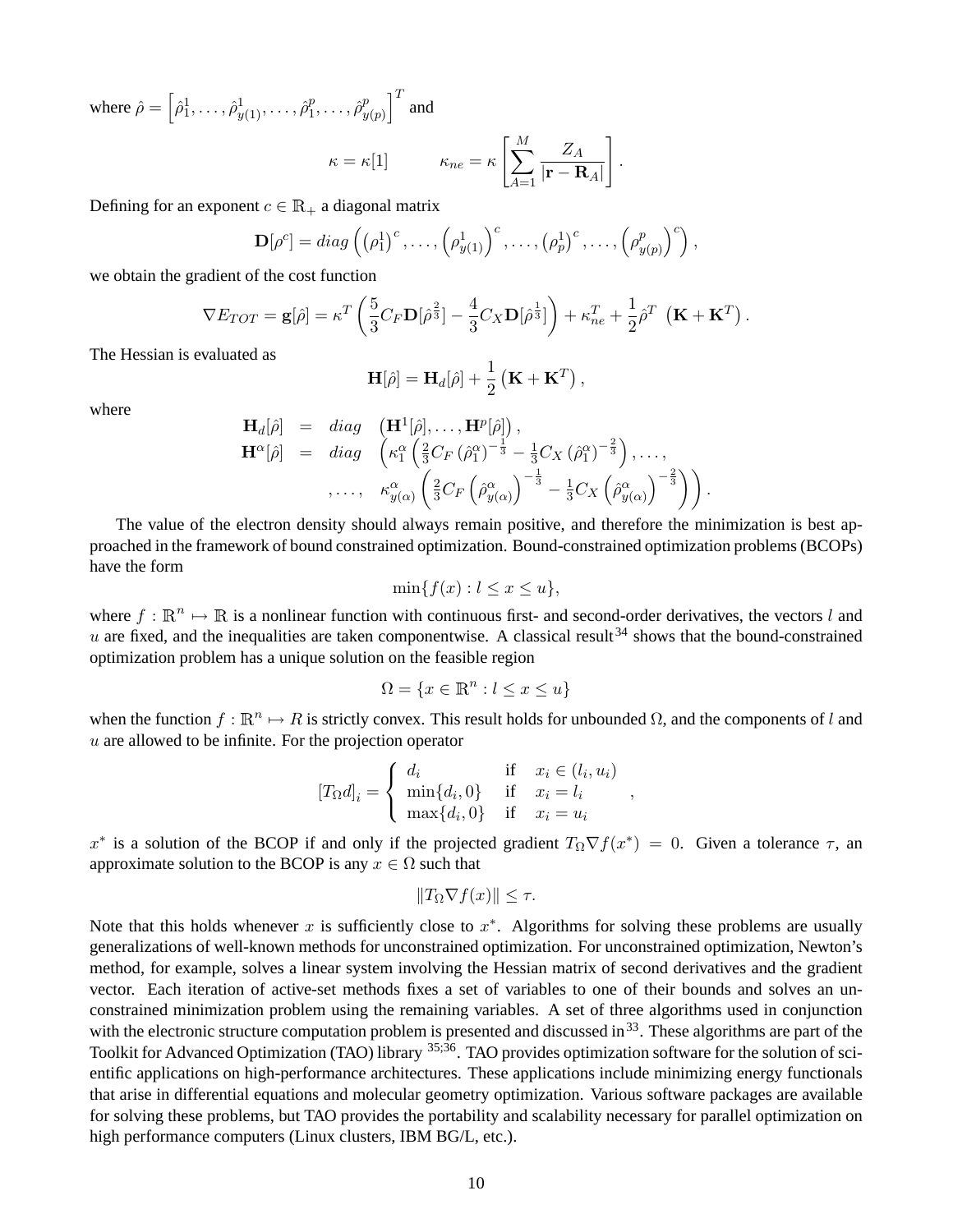## **PROPOSED COMPUTATIONAL SETUP**

Given a nanostructure of known atomic composition, not necessarily monoatomic or single-crystal, the goal is to determine the electron density distribution as well as the positions of the nuclei, that is, the mapping Φ. Here we do not consider dynamics of the nuclei.

As indicated in Fig. 2, the proposed solution has three principal modules: the *preprocessing* stage, the *electronic problem* and the *ionic problem*. *Preprocessing* is carried out once at the beginning of the simulation. A domain  $D^0$  is selected to include the nanostructure investigated. The partitioning of  $D^0$  into u subdomains  $D_i, i = 1, \ldots, u$ , is done to mirror the underlying periodicity of the structure. The subdomains  $D_{\chi(1)}$  through  $D_{\gamma(p)}$  become the active subdomains and, as in Figure 1, they are denoted by Y<sub>1</sub> through Y<sub>p</sub>. A set of values of the electron density is required at the nodes of the discretization mesh; the initial guess for the electron density could be an overlap of isolated atom electron densities throughout the nanostructure or, when practical, could be obtained based on periodic boundary conditions assumption by computing it in a domain  $D_i$  and then cloning for the remaining domains  $D_k$ . *Preprocessing* concludes with the initialization of the deformation map  $\Phi$  to identity.

With a suitable norm, the new electron density  $\rho^{new}$  is compared to  $\rho^{init}$ , and the computation restarts the *electronic problem* after setting  $\rho^{init} = \rho^{new}$  unless the corrected and initial values of the electron density are close. This iterative process constitutes the first inner loop of the algorithm.

The *ionic problem* uses the newly computed electron density to reposition the nuclei. The nonlinear system in Eq. (2) provides the position of the *repnuclei*; the other nuclei are positioned based on the quasicontinuum paradigm according to Eq. (1). The nonlinear system is solved by an iterative method that leads to the second inner loop, which has four steps: (a) evaluate the integral of Eq. (2); when necessary, evaluate its partial with respect to  $P_i$ ; (b) evaluate the double sum of Eq. (2), which is based on a partitioning of the structure, and, when necessary, evaluate its partial with respect to the position of the representative atoms; (c) carry out a quasi-Newton step to update the positions  $P_i$  of the  $M_{rep}$  representative nuclei; and (d) go back to (a) if no converge results.

The precision in determining the positions of the nuclei is directly influenced by the accuracy of the electron density  $\rho(\mathbf{r})$ . Thus, an important issue, not addressed by this work, is the sensitivity of the solution of the nonlinear system in Eq. (2) with respect to  $\rho(\mathbf{r})$ . It remains to be determined what level of approximation of the electron density suffices for solving the ionic problem at a satisfactory level of accuracy. After determining the position of the nuclei, the algorithm computes the new deformation mapping  $\Phi$  according to Eq. (1). If the overall change in the position of *repnuclei* at the end of the ionic problem is smaller than a threshold value, the computation stops; otherwise the new distribution of the nuclei is the input to a new electronic problem (second stage of the algorithm). In summary, the algorithm passes through the preprocessing stage once. It then solves the electronic problem (the first inner loop) and proceeds to the ionic problem (the second inner loop). The outer loop (electronic problem, followed by ionic problem) stops when there is no significant change in the position of the *repnuclei*.

# **PRELIMINARY NUMERICAL RESULTS**

The fact that quasicontinuum method represents a meaningful reduction model approach has been established and documented in  $7;8;9;19$ . The focus of the numerical experiments presented here is on model reduction as applied to the electronic problem. The approach proposed for the solution of the electronic problem has been investigated in the context of undeformed topologies. In other words, for the deformation gradient  $\nabla_0 \Phi(\mathbf{r}^0, t)$ ,  $J(\mathbf{r}^0, t)$  =  $\det(\nabla_0 \ \Phi(\mathbf{r}^0, t)) = 1.$ 

#### **String of Atoms Example**

Our first example is a three-dimensional variation of the one dimensional case analyzed in the previous section. The size of each of the 3D subdomains surrounding a hydrogen atom is  $3 \times 3 \times 3$  (all units henceforth are atomic units). A full simulation with no reconstruction is provided as the reference solution. Two scenarios with seven and five active subdomains were subsequently considered; all meshes in this numerical experiment are uniform. In the first scenario, the subdomains  $D_1$ ,  $D_2$ ,  $D_3$ ,  $D_7$ ,  $D_{11}$ ,  $D_{12}$ , and  $D_{13}$  were active; only  $D_3$ ,  $D_7$ , and  $D_{11}$  were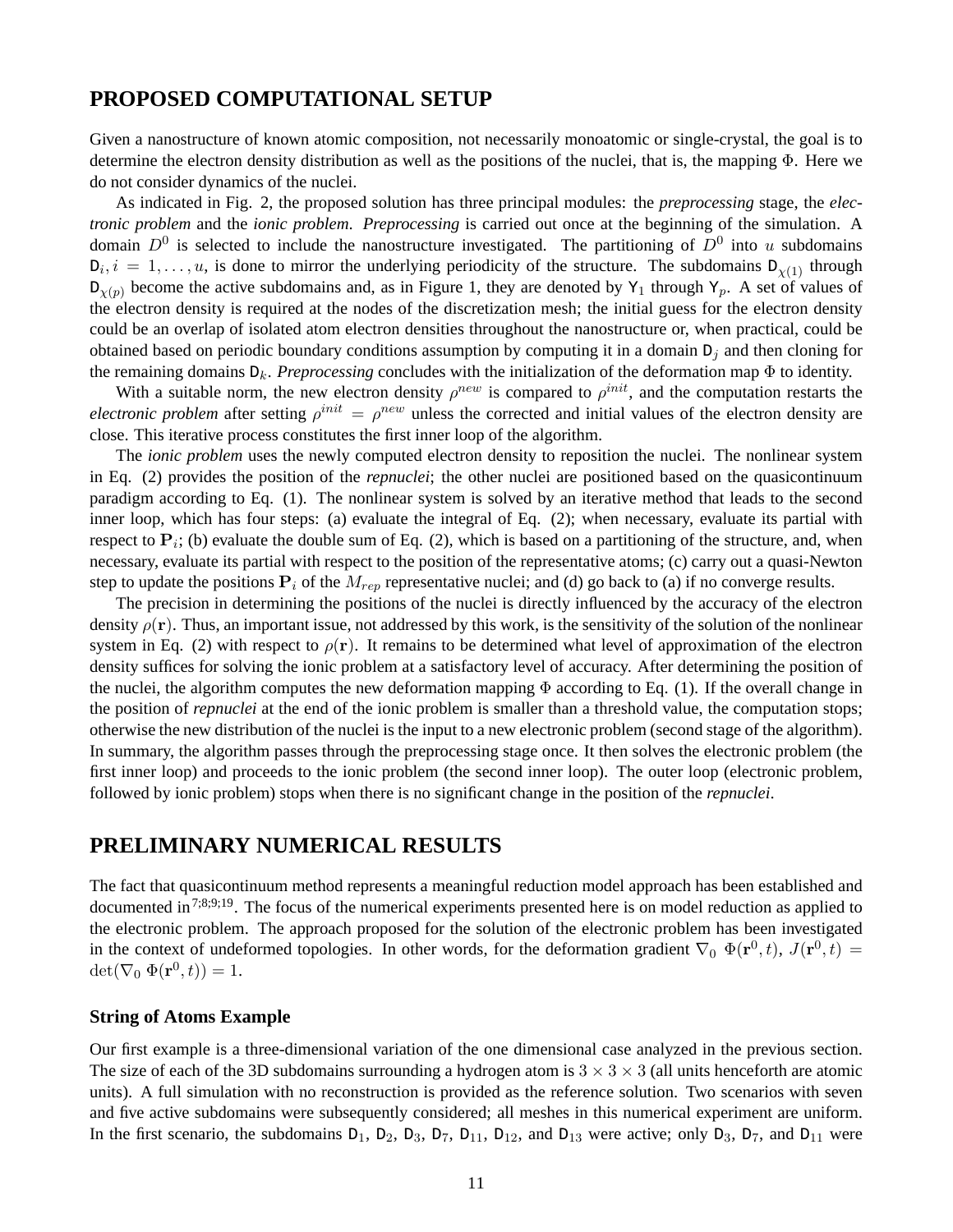| Active Subdomains    |           |           |           |
|----------------------|-----------|-----------|-----------|
| Number of Iterations | 605       | 245       | 221       |
| <b>Total Energy</b>  | $-14.257$ | $-14.256$ | $-14.256$ |

Table 1: Uniform mesh summary of the results. TAO-BLMVM optimization constraints are  $10^{-6}$  for absolute and 10−<sup>5</sup> for relative convergence tolerance.

used for reconstruction. In the second scenario, the subdomains  $D_1$ ,  $D_2$ ,  $D_7$ ,  $D_{12}$ , and  $D_{13}$  were active; only  $D_2$ ,  $D_7$ , and  $D_{12}$  were used for reconstruction. For this test, the number of nodes/cells in the active subdomains is as follows: 28561/22464 for the nonreconstruction case (13/13), 15379/12096 for the 7/13, and 10985/8640 for the 5/13 case. All meshes considered herein, uniform or variable, are made up of hexahedrons. Figure 3 displays the relative errors; shown are only the regions where the relative error is larger than 5%. The results show a slight improvement in the seven-subdomain case; as the number of active subdomains increases, the quality of the results improve. Because of the dimension reduction, the size of the optimization problem decreases, thereby leading to a reduction in the number of iterations. Moreover, each iteration is computationally less expensive. The large relative errors are explained by the small values assumed by the electron density away from the nuclei where in practice it is expected to be zero. This and the boundary artifacts explain the accumulation of the 5% relative error isosurfaces far away from the nuclei and close to the boundary of the solution domain. The differences in total energy are small for both the 7 and 5 active subdomain cases (about 0.007%; see Table 1). The results reported were obtained by running in parallel with 13 processes on a Linux cluster.

#### **Slab of Atoms Example**

Figure 4 shows the results obtained for the  $5 \times 5$  subdomain 3D slab. Of the 25 subdomains considered for this simulation, one subdomain per nucleus of a hydrogen atom, only nine subdomains of darker color were considered active and used for reconstruction purposes. Figure 4a displays the electron density distribution on a mid-Z slice for the reconstructed domain (9/25). Figure 4b displays the subdomain structure of the slab, and Fig. 4c shows the relative error produced through reconstruction. Compared to the reference case, the relative error in the total value of the electronic energy was 0.03%. The number of nodes/cells for the  $5 \times 5$  case with all subdomains active was 33275/25000. For the 9/25 reconstruction scheme, the number of unknowns was reduced from 33275 to 11979. The 3D simulation was run in parallel using 25 processes on a Linux cluster.

#### **Nonuniform Mesh Results**

Our third test investigated the effect of mesh adaptivity. An example consisting of a string of five hydrogen atoms was run in parallel on IBM BlueGene/L using five processes with no reconstruction. The solution on a uniform mesh is plotted in Fig. 5a; the variable mesh solution is presented in Fig. 5b. Although in both cases the number of mesh points is comparable, the total energy in the nonuniform case has a slightly smaller value, which indicates that it corresponds to a more relaxed distribution of the electron density. The peak electron density values are also higher for the variable mesh case because of a refined mesh capable of capturing fast variations in the vicinity of the nuclei. The energy values are slightly different in the two situations (a difference of 12%, from -5.8 to -5.2). In Fig. 5 a "smearing" effect is noticed in the constant-size mesh, where the relatively higher values of the electron density occupy larger volumes but with lower peaks. Both simulations use the same optimization settings (absolute and relative convergence tolerance). In each of the five subdomains, the number of nodes/cells was 10999/7712 for the variable mesh and 11661/9216 for the uniform mesh.

The number of iterations in the nonuniform mesh case is much larger (2181 as opposed to 212). However, the nonuniform mesh results were obtained without using any acceleration strategy. The poor convergence speed can be addressed by a multigrid approach or by providing Hessian information, which, while straightforward in the proposed approach, is not implemented yet.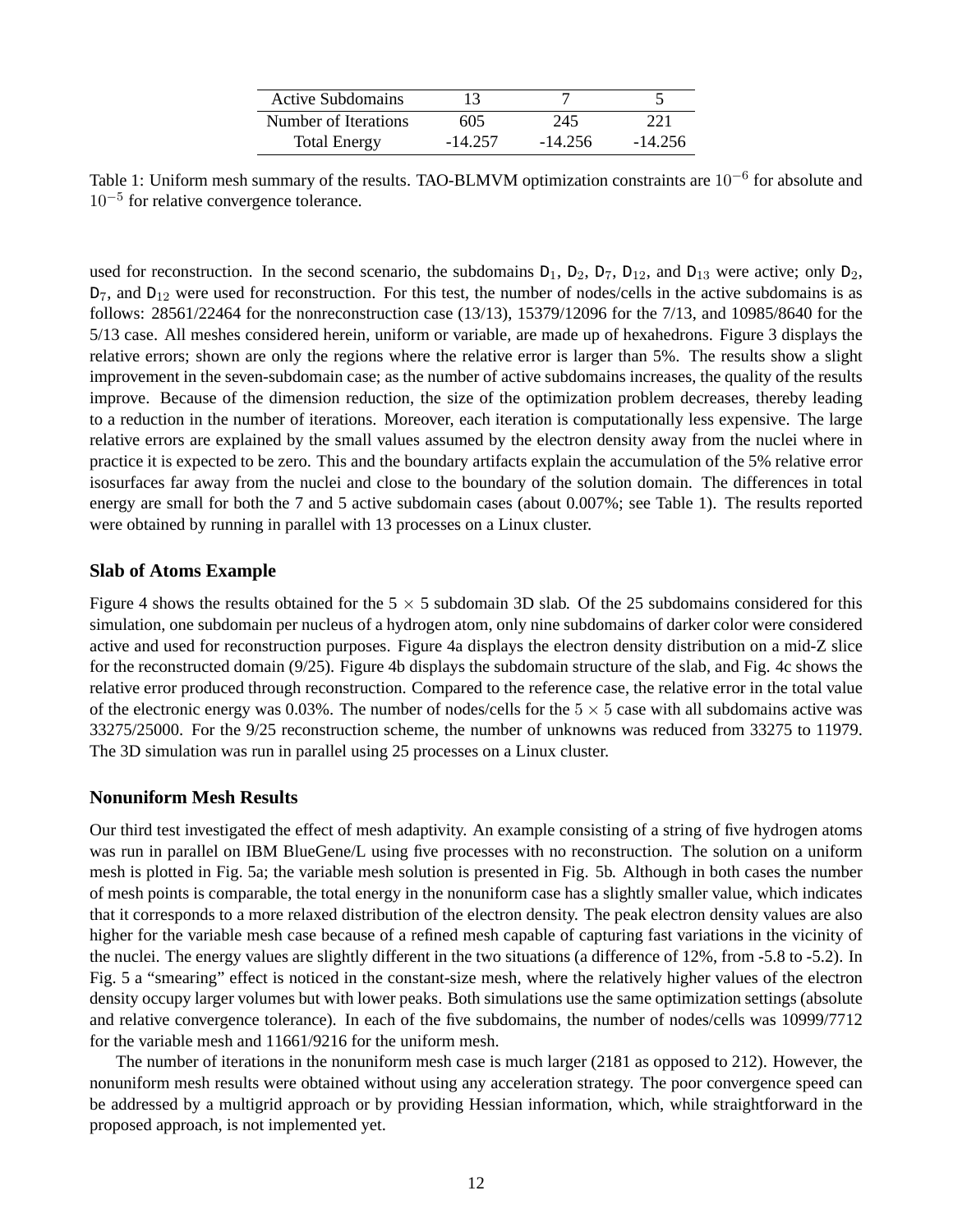When one brings into the picture the reconstruction component, the trend noticed above persists. For the 13 atom example run with 7 active subdomains, the uniform mesh size scenario led to an energy of -14.257 in 245 iterations. The variable mesh case led to -15.54 in 3299 iterations, which is an order of magnitude increase in the number of iterations.

# **1 Conclusions**

A methodology is proposed to address the CPU-intensive task of electron structure computation for a large system. The approach combines a model reduction paradigm and parallel computation capabilities to increase the size and reduce the simulation time associated with large simulations. The entire domain of interest is first meshed and divided into subdomains. The kinetic, exchange correlation, Coulomb, and electron-nuclei interaction energies are expressed in terms of grid values of the electron density in a subset of so-called active subdomains. The resulting form of the energy is minimized subject to the charge conservation constraint. The implementation leverages a domain-decomposition paradigm, and for parallel simulation support it builds on top of the MPICH2 library and the Toolkit for Advanced Optimization. One salient feature of the proposed approach is that the function and gradient evaluations, as well as the optimization stage, are run in parallel. The reconstruction errors were shown to depend on the extent of model reduction. For a test problem consisting of a three-dimensional string of oneelectron atoms, the proposed approach led to a threefold reduction in the number of iterations for convergence, while maintaining small values of relative error for the total energy and the electron density in the regions of interest (boundary artifacts led to larger values in these boundary regions).

The method could be improved in three ways. First, and most importantly, more advanced forms of the kinetic and exchange and correlation energy functionals need to be chosen, and the effective core potentials for many electron atoms have to be implemented. Second, for larger problems, cut-off techniques and fast-multipole methods<sup>37</sup> need to be considered. These would ease memory limitations and allow the simulation of large reconstruction tests that go beyond the current proof-of-concept applications. Third, the reconstruction approach should be extended to the DFT Kohn-Sham approach because it has a significantly larger user base than OFDFT.

# **Acknowledgment**

This work was supported in part by the Mathematical, Information, and Computational Sciences Division subprogram of the Office of Advanced Scientific Computing Research, Office of Science, and in part by the Office of Basic Energy Sciences-Materials Sciences, both under U.S. Department of Energy Contract No. DE-AC02-06CH11357. Emil Constantinescu and Toby Heyn are acknowledged for their support in generating the three-dimensional results reported in the paper, and we thank Nick Schafer for reading the manuscript and providing feedback. Use of computer resources from Argonne National Laboratory Computing Resource Center and US DOE National Energy Research Scientific Computing Center is gratefully acknowledged.

### **References**

- [1] W. Kohn, L. J. Sham: *Phys. Rev.* **140** (1965) A1133
- [2] S. Goedecker, G. E. Scuseria: *Computing in Science and Engineering* **5** (2003) 14
- [3] J. M. Soler, E. Artacho, J. D. Gale, A. Garcia, J. Junquera, P. Ordejón, D. Sánchez-Portal: *J. Phys.: Condens. Matter* **14** (2002) 2745
- [4] C.-K. Skylaris, P. D. Haynes, A. A. Mostofi, M. C. Payne: *The Journal of Chemical Physics* **122** (2005) 084119
- [5] D. R. Bowler, R. Choudhury, M. J. Gillan, T. Miyazaki: *phys. stat. sol. (b)* **243** (2006) 989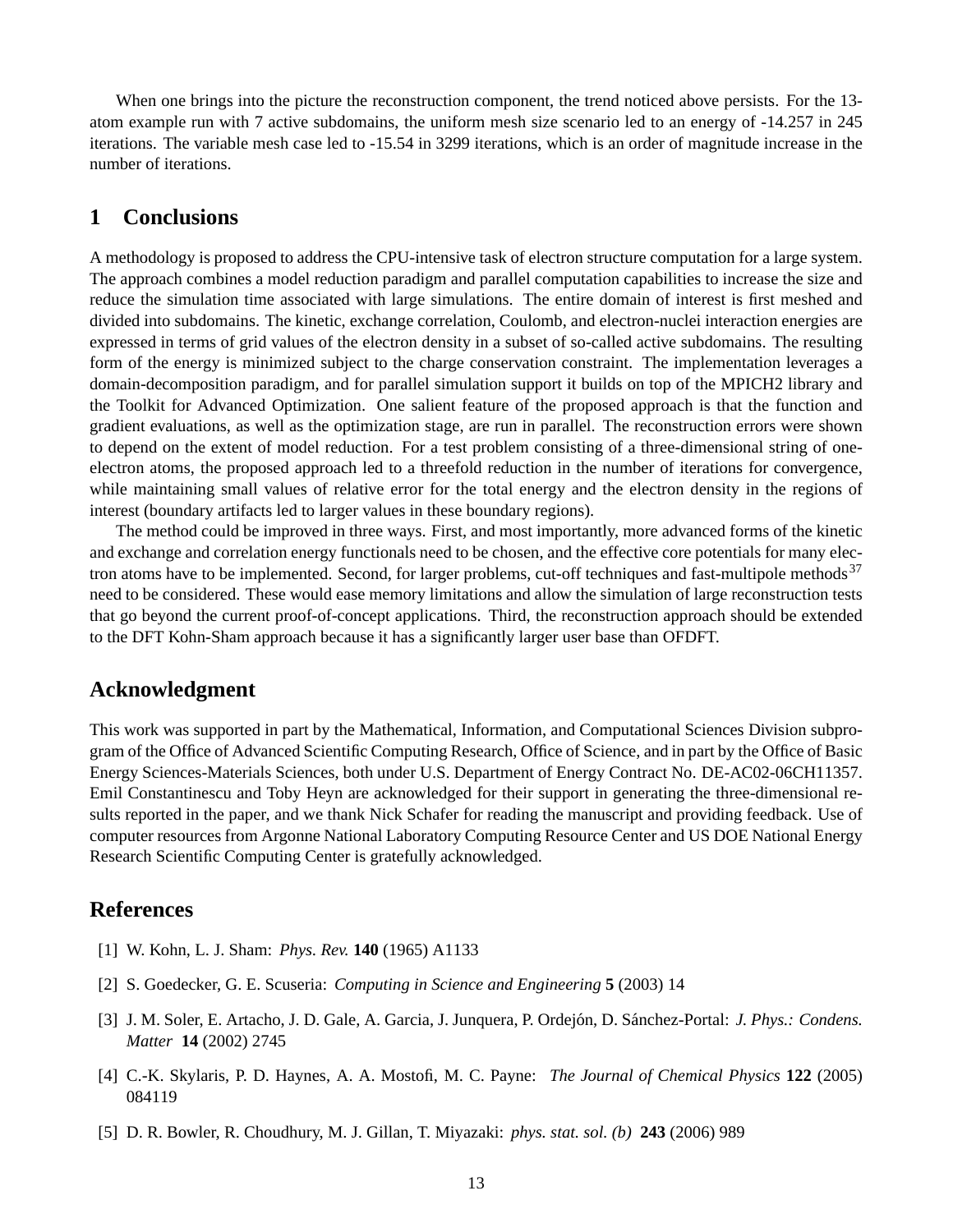- [6] T. Kerdcharoen, K. Morokuma: *Chem. Phys. Lett.* **355** (2002) 257
- [7] M. Fago, R. L. Hayes, E. A. Carter, M. Ortiz: *Phys. Rev.* **B70** (2004) 100102:1
- [8] J. Knap, M. Ortiz: *Journal of the Mechanics and Physics of Solids* **49** (2001) 1899
- [9] E. Tadmor, M. Ortiz, R. Phillips: *Philosophical Magazine A* **73** (1996) 1529
- [10] P. Hohenberg, W. Kohn: *Phys. Rev.* **136** (1964) B864
- [11] M. Anitescu, D. Negrut, T. Munson, P. Zapol: *Density functional theory-based nanostructure investigation: Theoretical considerations*: Tech. Rep. ANL/MCS–P1252–0505, Argonne National Laboratory, Argonne, Illinois (2005)
- [12] A. W. Appel: *J. Sci. Stat. Comput.* **6** (1985) 85
- [13] L. Greengard: *The rapid evaluation of potential fields in particle systems*: MIT Press, Cambridge, Massachusets (1987)
- [14] H. G. Petersen, D. Soelvason, J. W. Perram, E. R. Smith: *J. Chem. Phys.* **101** (1994) 8870
- [15] L.-W. Wang, E. A. Carter: In: *Theoretical methods in condensed phase chemistry Progress in Theoretical Chemistry and Physics*, ed. S. D. Schwartz, pp. 117–184. Kluwer, Dordrecht (2000)
- [16] A. Aguado, J. M. Lopez: *Physical Review Letters* **94** (2005) 233401
- [17] S. C. Watson, P. A. Madden: *Phys Chem Comm* **1** (1998) 1
- [18] R. Hayes, G. Ho, M. Ortiz, E. Carter: *Philosophical Magazine* **86** (2006) 2343
- [19] R. E. Miller, E. B. Tadmor: *Journal of Computer-Aided Materials Design* **9** (2002) 203
- [20] S. C. Watson, E. A. Carter: *Computer Physics Communications* **128** (2000) 67
- [21] W. Koch, M. C. Holthausen: *A Chemist's Guide to Density Functional Theory*: John Wiley & Sons Inc., New York, second edn. (2001)
- [22] R. M. Martin: *Electronic structure: basic theory and practical methods*: Cambridge University Press, Cambridge, U.K. (2004)
- [23] L. H. Thomas: *Proc.Camb.Phil.Soc.* **23** (1927) 542
- [24] E. Fermi: *Rend. Accad. Lincei* **6** (1927) 602
- [25] C. F. von Weizsacker: *Z. Phys.* **96** (1935) 431
- [26] K. M. Carling, E. A. Carter: *Modelling Simul. Mater. Sci. Eng.* **11** (2003) 339
- [27] M. Foley, P. A. Madden: *Phys. Rev.* **B53** (1996) 10589
- [28] F. Perrot: *J. Phys.: Condens. Matter* **6** (1994) 431
- [29] D. Negrut, M. Anitescu, T. Munson, P. Zapol: In: *Proceedings of IMECE 2005, ASME International Mechanical Engineering Congress and Exposition* (2005)
- [30] M. Anitescu, D. Negrut, P. Zapol, A. El-Azab: *Mathematical Programming* (2006): conditionally accepted
- [31] N. Ashcroft, N. Mermin: *Solid State Physics*: W.B. Saunders Company, Philadelphia (1976)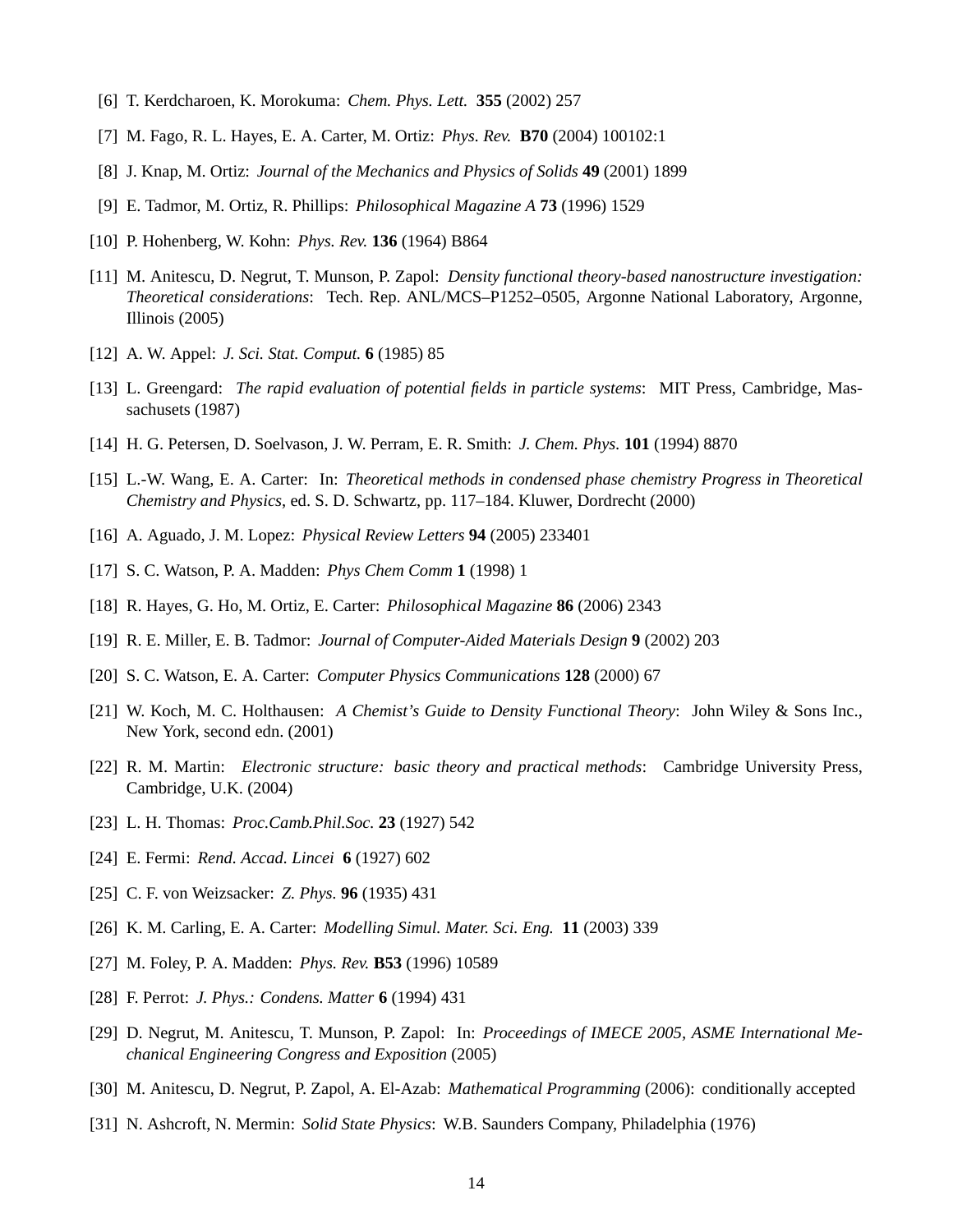- [32] Y. Kevrekidis, C. W. Gear, J. Li: *Physics Letters A* **190** (2003)
- [33] D. Negrut, M. Anitescu, A. El-Azab, S. Benson, P. Zapol: *Journal of Computational Physics, submitted* (2006)
- [34] J. Nocedal, S. J. Wright: *Numerical Optimization*: Springer-Verlag, New York (1999)
- [35] S. J. Benson, L. C. McInnes, J. More, J. Sarich: ´ *TAO user manual (revision 1.8)*: Tech. Rep. ANL/MCS-TM-242, Mathematics and Computer Science Division, Argonne National Laboratory (2005): http://www.mcs.anl.gov/tao
- [36] S. J. Benson, L. C. McInnes, J. J. Moré: *ACM Transactions on Mathematical Software* 27 (2001) 361
- [37] L. Greengard: *Science* **265** (1994) 909

The submitted manuscript has been created by UChicago Argonne, LLC, Operator of Argonne National Laboratory ("Argonne"). Argonne, a U.S. Department of Energy Office of Science laboratory, is operated under Contract No. DE-AC02-06CH11357. The U.S. Government retains for itself, and others acting on its behalf, a paid-up, nonexclusive, irrevocable worldwide license in said article to reproduce, prepare derivative works, distribute copies to the public, and perform publicly and display publicly, by or on behalf of the Government.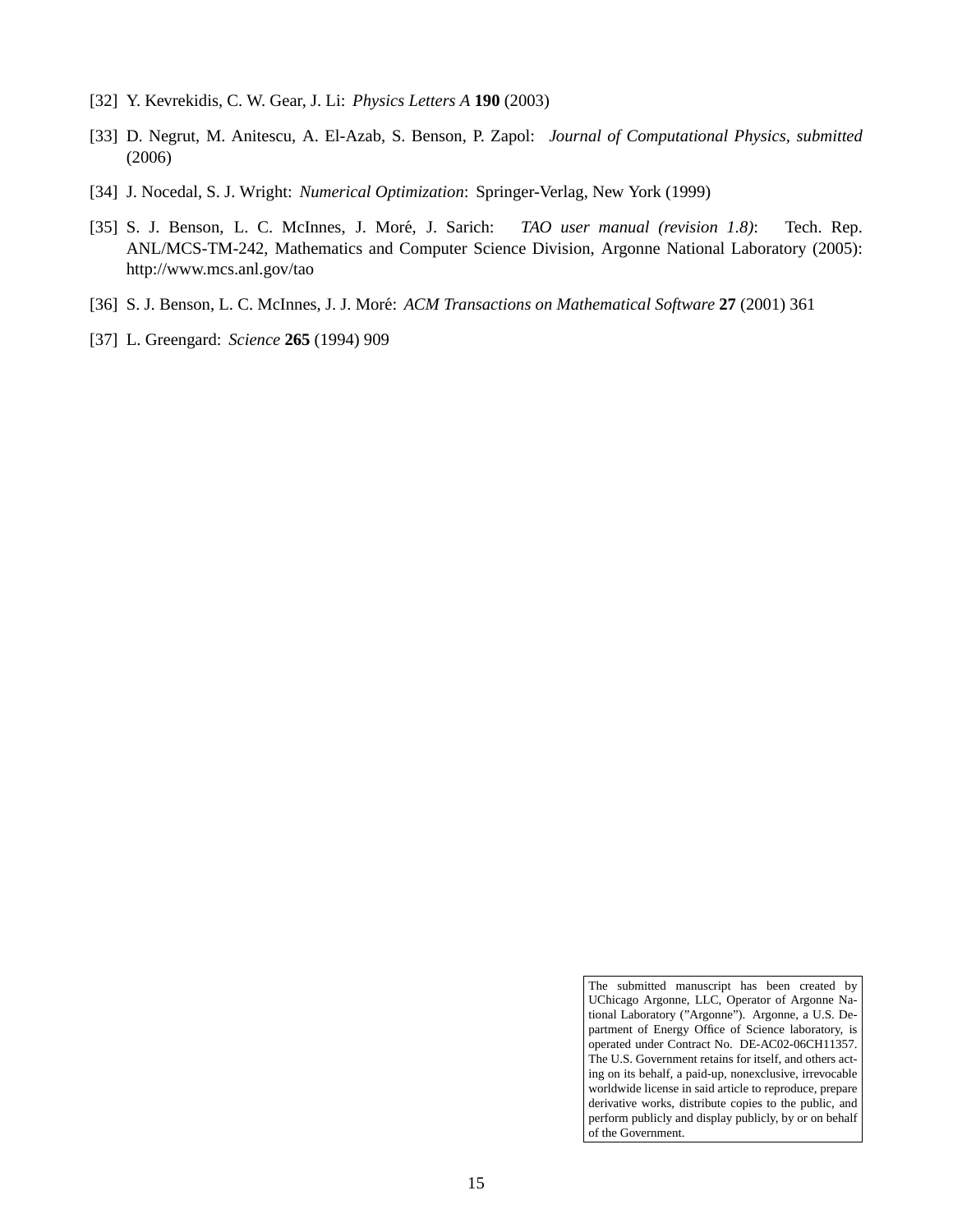### **APPENDIX**

## **First Order Optimality Conditions**

**Theorem 1** *Consider the optimization problem*

$$
\min_{\{\mathbf{R}_A\}} E_{tot} = E_e + E_{ext} + E_{nn},
$$

*subject to the constraint that for a nuclear configuration*  $\{R_I\}$  *the energy*  $E_e$  *is the electronic ground-state energy, and the electron density* ρˆ *that realizes this electronic ground energy additionally satisfies the charge constraint equation. Under these assumptions, the first-order optimality conditions for the optimization problem lead to*

$$
\mathbf{F}_K = \frac{\partial E_{ext}}{\partial \mathbf{R}_K} + \frac{\partial E_{nn}}{\partial \mathbf{R}_K} = \mathbf{0},
$$

*where*  $\mathbf{F}_K$  *is interpreted as the force acting on nucleus*  $K$ *, and* 

$$
E_{ext}(\mathbf{r}; \{\mathbf{R}_I\}) = -\sum_{A=1}^M \int \hat{\rho}(\mathbf{r}) V_{ext}(\mathbf{r}; \{\mathbf{R}_I\}) d\mathbf{r} = -\sum_{A=1}^M \int \frac{Z_A \hat{\rho}(\mathbf{r})}{||\mathbf{r} - \mathbf{R}_A||} d\mathbf{r},
$$

$$
E_{nn} = \sum_{A=1}^M \sum_{B=A+1}^M \frac{Z_A Z_B}{||\mathbf{R}_B - \mathbf{R}_A||}.
$$

**Proof:** The proof relies on the calculus of variations. Since  $\hat{\rho}(\mathbf{r})$  is determined to minimize the electronic energy, there is a parametric dependency of this value on the ionic position:  $\hat{\rho}(\mathbf{r}) = \rho(\mathbf{r}; {\mathbf{R}_I})$ . After application of the chain rule, the optimality conditions for  $E_{tot}$  will read

$$
\frac{\delta E_e}{\delta \rho} \frac{\partial \rho}{\partial \mathbf{R}_K} + \frac{\partial E_e}{\partial \mathbf{R}_K} + \frac{\partial E_{nn}}{\partial \mathbf{R}_K} = 0, \tag{6}
$$

where  $\mathbf{R}_K$  is the position of an arbitrary nucleus K.

The optimality conditions for minimizing the electronic energy as a functional of the electron density lead to

$$
\frac{\delta E_e}{\delta \rho} + \lambda \frac{\delta g}{\delta \rho} = 0,\tag{7}
$$

where  $\lambda$  is the Lagrange multiplier associated with the constraint

$$
g[\rho]=0
$$

that the electron density must satisfy. For the problem at hand the charge conservation equation results in  $g[\rho] =$  $\int \rho(\mathbf{r}) d\mathbf{r} - N_e$ . Therefore, the variation of  $\rho(\mathbf{r})$  with respect to  $\mathbf{R}_K$  must satisfy

$$
\frac{\delta g}{\delta \rho} \frac{\partial \rho}{\partial \mathbf{R}_K} = 0.
$$

Multiplying Eq. (7) from the right by  $\frac{\partial \rho}{\partial \mathbf{R}_K}$  leads to  $\frac{\delta E_e}{\delta \rho}$  $\frac{\partial \rho}{\partial \mathbf{R}_K} = 0$ , which, substituted back into (6) yields the desired optimality condition and thus completes the proof. Therefore, for each nucleus  $K$  in the system, the first order optimality condition leads to

$$
\int \hat{\rho}(\mathbf{r}) \frac{\mathbf{r} - \mathbf{R}_K}{||\mathbf{r} - \mathbf{R}_K||^3} d\mathbf{r} + \sum_{A=1, A \neq K}^{M} Z_A \frac{\mathbf{R}_A - \mathbf{R}_K}{||\mathbf{R}_A - \mathbf{R}_K||^3} = \mathbf{0}.
$$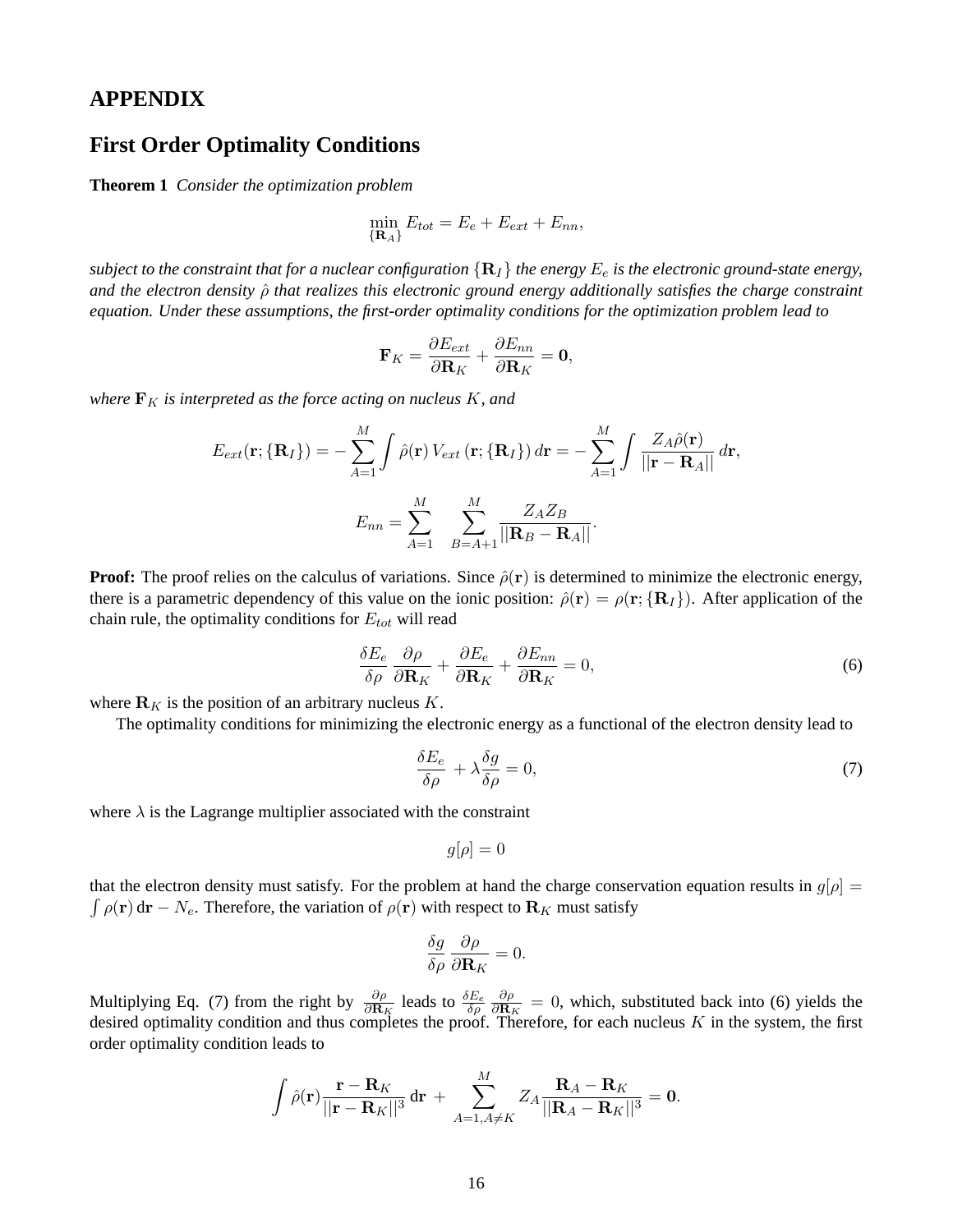

Figure 1: Partitioning of the computational domain:  $D_3$ ,  $D_7$  and  $D_{11}$  reconstruction subdomains;  $D_1$ ,  $D_2$ ,  $D_{12}$ , and  $D_{13}$  active subdomains;  $D_4$ ,  $D_5$ ,  $D_6$ ,  $D_8$ ,  $D_9$ , and  $D_{10}$  passive subdomains.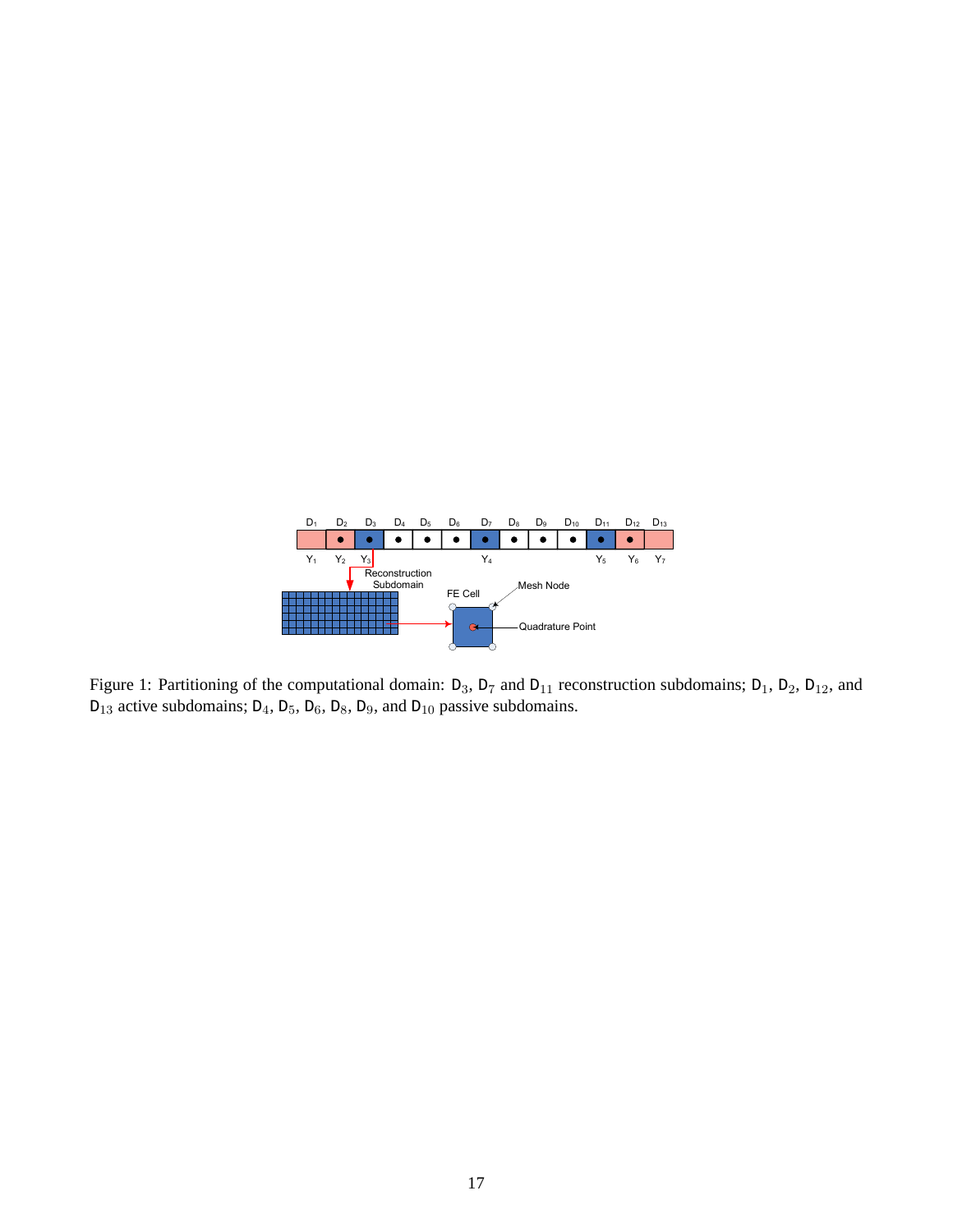

Figure 2: Computational flow.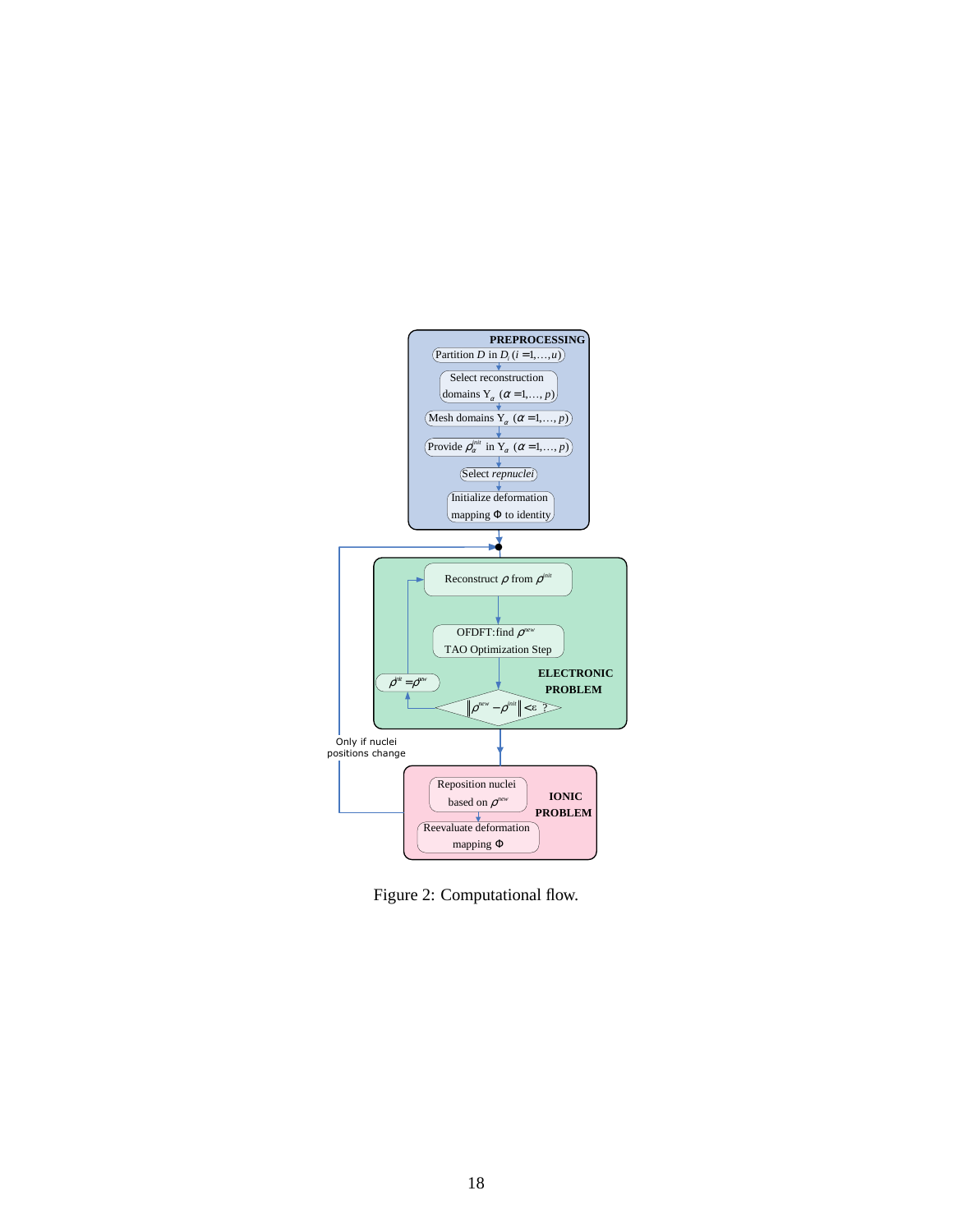

Figure 3: Relative error surface for the 13-subdomain scenarios using (a) 7 and (b) 5 active subdomains. In parentheses we show the number of optimization iterations.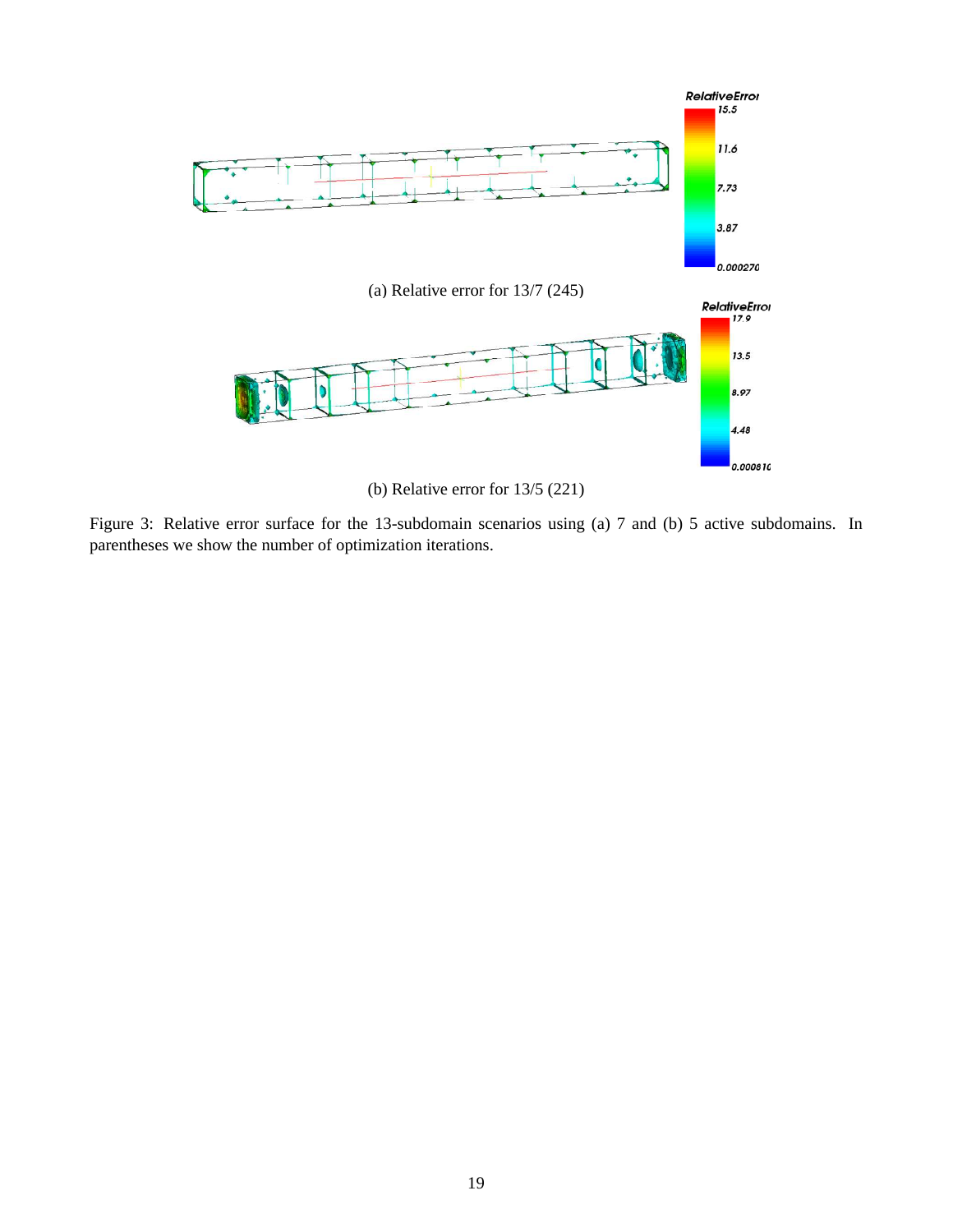

| $D_{21}$       | $D_{22}$ | $D_{23}$       | $D_{24}$ | $D_{25}$ |
|----------------|----------|----------------|----------|----------|
| $D_{16}$       | $D_{17}$ | $D_{18}$       | $D_{19}$ | $D_{20}$ |
| $D_{11}$       | $D_{12}$ | $D_{13}$       | $D_{14}$ | $D_{15}$ |
| $\mathsf{D}_6$ | $D_7$    | $\mathsf{D}_8$ | $D_9$    | $D_{10}$ |
| $D_1$          | $D_2$    | $D_3$          | $D_4$    | $D_5$    |

(c) Relative error for 9/25

Figure 4:  $5 \times 5$  slab simulation scenario results.